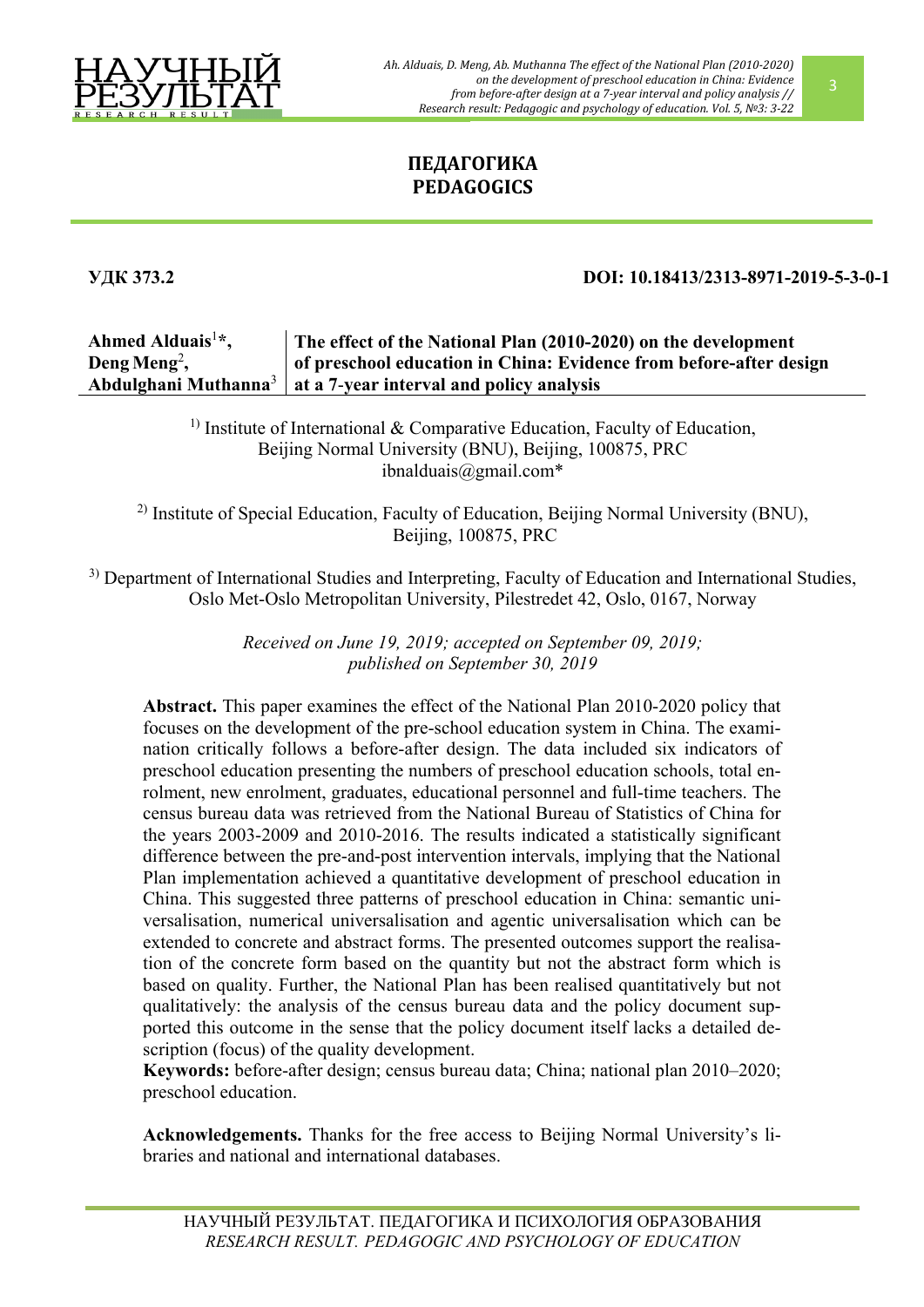

**Author Contributions.** The first author contributed to formal analysis, methodology, visualization, and writing the original draft; and the second author contributed to project administration and review. The third author contributed to methodology writing up and paper proofreading.

**Information for citation:** Ahmed Alduais, Deng Meng, Abdulghani Muthanna (2019) "The effect of the National Plan (2010-2020) on the development of preschool education in China: Evidence from before-after design at a 7-year interval and policy analysis", *Research Result. Pedagogy and Psychology of Education*, 5 (3), 3-22, DOI: 10.18413/2313-8971-2019-5-3-0-1

**Алдуайс Ахмед<sup>1</sup> \*, Мэн Дэн2, Мутанна Абдулгани<sup>3</sup> Влияние Национального плана (2010-2020 гг.) на развитие дошкольного образования в Китае: данные по модели «до и после» с интервалом в 7 лет и анализ политики**

1) Институт международного и сравнительного образования, Факультет образования, Пекинский педагогический университет (BNU), Пекин, 100875, КНР ibnalduais@gmail.com\*

2) Институт специального образования, Факультет образования, Пекинский педагогический университет (BNU), Пекин, 100875, КНР

<sup>3)</sup> Кафедра международных исследований и устного перевода, факультет образования и международных исследований, Университет Осло Мет-Осло, Pilestredet 42, Осло, 0167, Норвегия

> *Статья поступила 19 июня 2019; принята 09 сентября 2019; опубликована 30 сентября 2019 г.*

**Аннотация**. В статье рассматривается влияние политики Национального плана на 2010-2020 годы, направленной на развитие системы дошкольного образования в Китае. Исследование рассматривает план с точки зрения «до и после». Данные включали шесть показателей дошкольного образования, представляющих количество школ дошкольного образования, общее число учащихся, новых учащихся, выпускников, педагогический персонал и штатных учителей. Данные бюро переписи были получены от Национального бюро статистики Китая за 2003-2009 и 2010-2016 годы. Результаты показали статистически значимое различие между интервалами до и после вмешательства, что означает, что реализация Национального плана привела к количественному развитию дошкольного образования в Китае. Это предполагает три модели дошкольного образования в Китае: семантическая универсализация, численная универсализация и агентная универсализация, которые могут быть распространены на конкретные и абстрактные формы. Представленные результаты поддерживают реализацию конкретной формы, основанной на количестве, но не абстрактную форму, которая основана на качестве. Кроме того, Национальный план был реализован количественно, но не качественно: анализ данных бюро переписи и программного документа подтвердил этот результат в том смысле, что самому политическому документу не хватает подробного описания (направленности) развития качества. **Ключевые слова:** модель «до и после»; данные бюро переписи; Китай; Национальный план на 2010-2020 годы; дошкольное образование.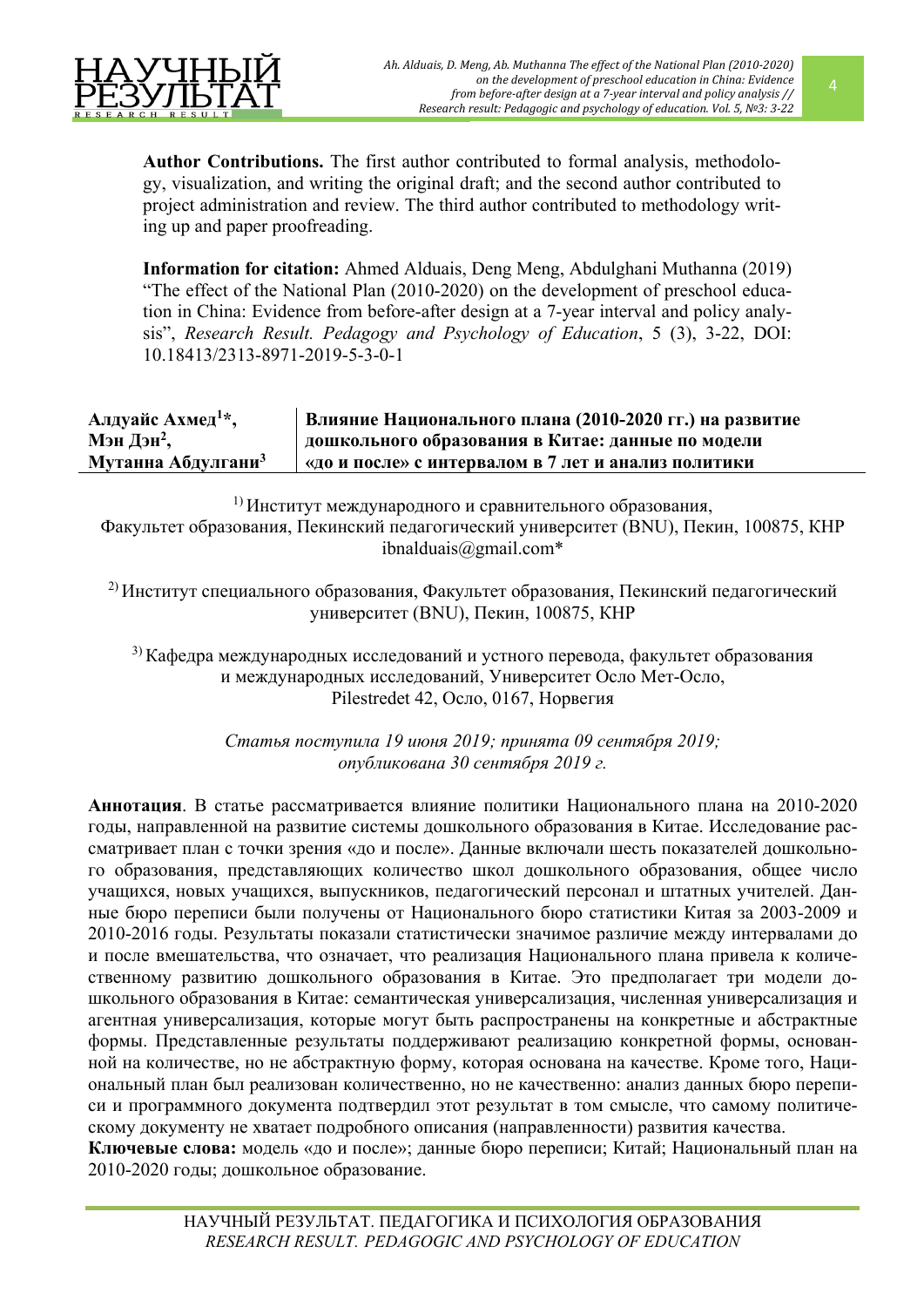**Благодарности.** Спасибо за свободный доступ к библиотекам Пекинского педагогического университета и национальным и международным базам данных.

**Вклад авторов.** Первый автор участвовал в формальном анализе, методологии, визуализации и написании оригинального проекта; а второй автор участвовал в администрировании и рецензировании проекта. Третий автор внес свой вклад в написание методологии и корректуру статьи.

**Информация для цитирования:** Алдуайс А., Мэн Д., Мутанна А. Влияние Национального плана (2010-2020 гг.) на развитие дошкольного образования в Китае: данные по модели «до и после» с интервалом в 7 лет и анализ политики // Научный результат. Педагогика и психология образования. 2019. Т.5, №3. С. 3-22. DOI: 10.18413/2313-8971-2019-5-3-0-1

**Introduction.** The role of preschool education as a foundation of basic education has been clearly emphasised in the 'National Plan for Medium and Long-term Education Reform and Development' (2010-2020) (hereafter the National Plan) (Ministry of Education, People's Republic of China 2010). Since its enactment in July, 2010, there has been progress in the implementation of the National Plan (Gu, 2010), which was basically structured with the aim to "guide and allocate tasks for the development of the education of the next decade" and "to promote the scientific development of education and proposed the development goal of changing China from the world's largest education system to one of the world's best" (Hui, 2013: 39). However, for some researchers, this policy is simply another version of prior issued policies that did not achieve significant progress on the education system in China (Pan, 2015). Resultantly, the primary author initially started to critically review and analyse the significance of preschool education reported in the National Plan document. This was achieved through the use of the Automatic Recognition of Multi-Word Terms [\(http://www.nactem.ac.uk/software/termine/\)](http://www.nactem.ac.uk/software/termine/) that is mainly employed for finding out the C– Value (Frantzi, Ananiadou and Mima, 2000) of preschool education and/or any concepts relevant to this specific educational stage. The use of the C-Value software led to recording three conceptions that contained: preschool education (rank = 8 and c–value = 14), enhancing preschool education (rank  $= 73$  and c–value  $=$ 3.17) and preschool teacher (rank  $= 421$  and c-

value  $= 1$ ). The primary author also critically reviewed the National Plan which includes one chapter (III) for preschool education. The chapter states three acts  $(5-7)$ : 1) universalizing preschool education, 2) defining government responsibilities, and 3) strengthening preschool education in rural areas (Ministry of Education, People's Republic of China, 2010: 2).

Among several strategic goals, the National Plan focuses on universalising the preschool education. Four indicators were set in this policy to be realised by 2020: 1) number of children in preschool education, 2) gross attendance rate for pre-schoolers of 1 year before school, 3) gross attendance rate for preschoolers of 2 year before school, and 4) gross attendance rate for pre-schoolers of 3 year before school. The proposed number of preschoolers in 2009, 2015 and 2020 in millions are 26.58, 34.0 and 40.0 respectively (Ministry of Education, People's Republic of China 2010). In this regard, Tag (2012) proposed three forms of universalisation of preschool education: semantic universalisation, numerical universalisation and agentic universalisation. While the semantic universalisation refers to the given importance to preschool education at the country level; the numerical universalisation shows indicators of the development of preschool education. These indicators could be national or international. However, they must guide this development so that it can be measurable and lead to valid outcomes. Agentic universalisation occurs when a certain country fails and/or needs consultation to achieve the first two forms and then an agency (i.e.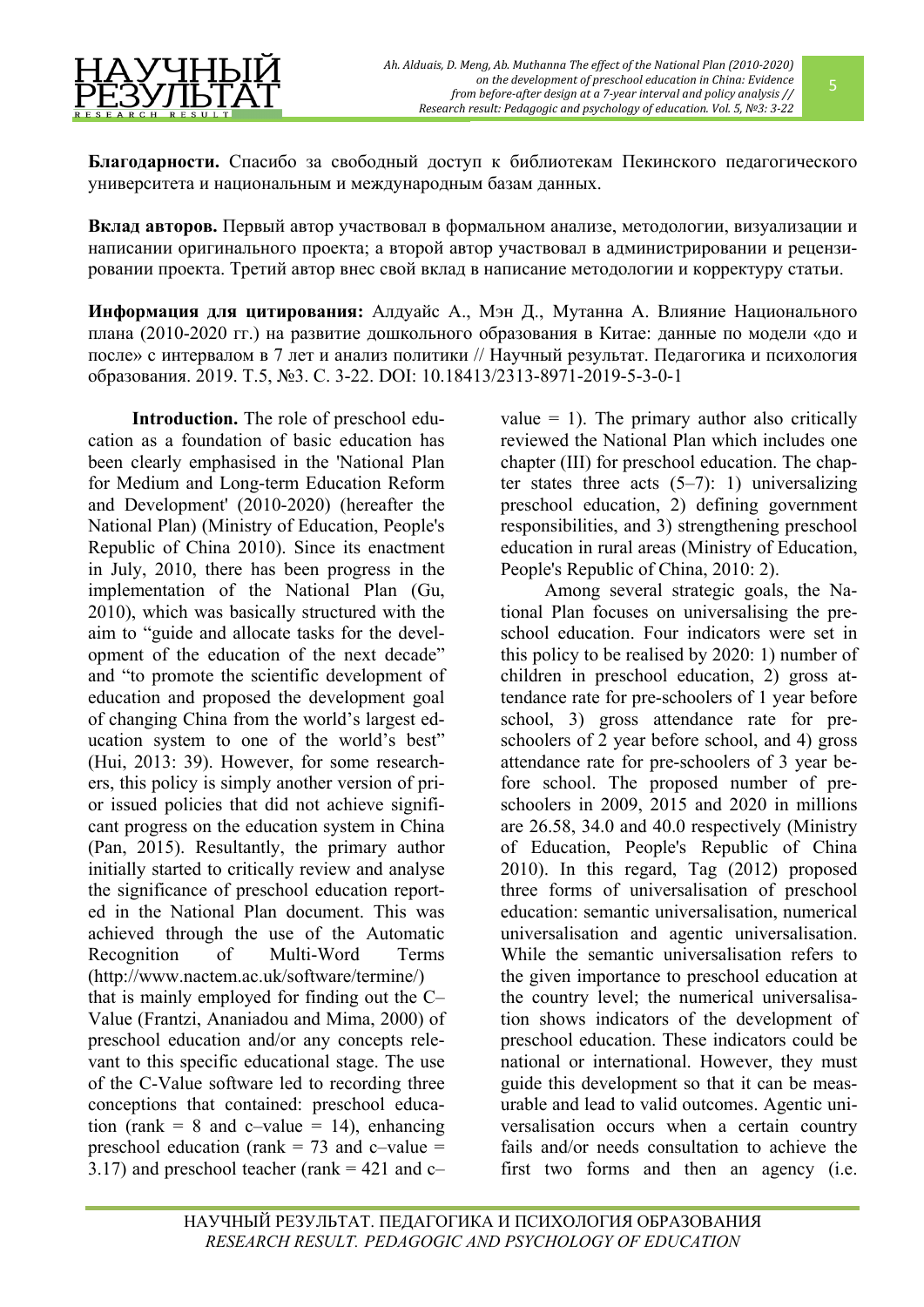

UNICEF, UNESCO, etc.) is assigned to intervene (Tag 2012). The report by the China Education Center (2018) claimed that "preschool education has been generally universalized in big and middle-sized cities" (para 2). The other strategic goals also included: 1) the presence of a balanced and equal access to education in both rural and urban areas; 2) promoting bilingual preschool education; 3) augmenting preschool education for disabled preschoolers ; 4) issuing of financial aid policy to

fund preschool education in rural areas and low income urban families; 5) improving legislations of preschool education; and 6) raising the importance of preschool education in rural areas (Ministry of Education, People's Republic of China 2010).

# **Literature review**

Early childhood education (ECE) is referred to preschool education from birth till the age of 6. The following figure 1 shows the structure of preschool education in China.



Fig. 1 Preschool education system in the China (Adapted from Jiang, 2016; Vaughan, 1993; Zhu, 2009)

The development of preschool education is two folded with consideration of both quantity and quality. The numbers of preschool education should increase and this has been planned through the 3-year preschool education. Quality is also considered through improvement and/or modification of preschool education management and regulations (e.g. The Management of Kindergartens and the Regulations on Kindergarten Work). Preschool education has been set among the priority areas even within the National Plan (The Organisation for Economic Co-operation and Development [OECD] 2016). Although the Chinese government attaches high importance to preschool education as part of the early

childhood development (ECD), the government pays higher attention to the age of 3-6 that should be doubled by 2020 as compared to the age of 0-3 that should be under consideration (The United Nations International Children's Emergency Fund [UNICEF] 2018). The review of Zhu (2009) concerning the preschool education in the last three decades focused on one child policy, teacher education, education reform and curriculum development. It highlighted the need for a further development of preschool education, and attributed the occurrence of problems and less success in preschool education to the lack of resources. This last point was confirmed by Cao and Li (2017) who emphasised the importance of finance to improve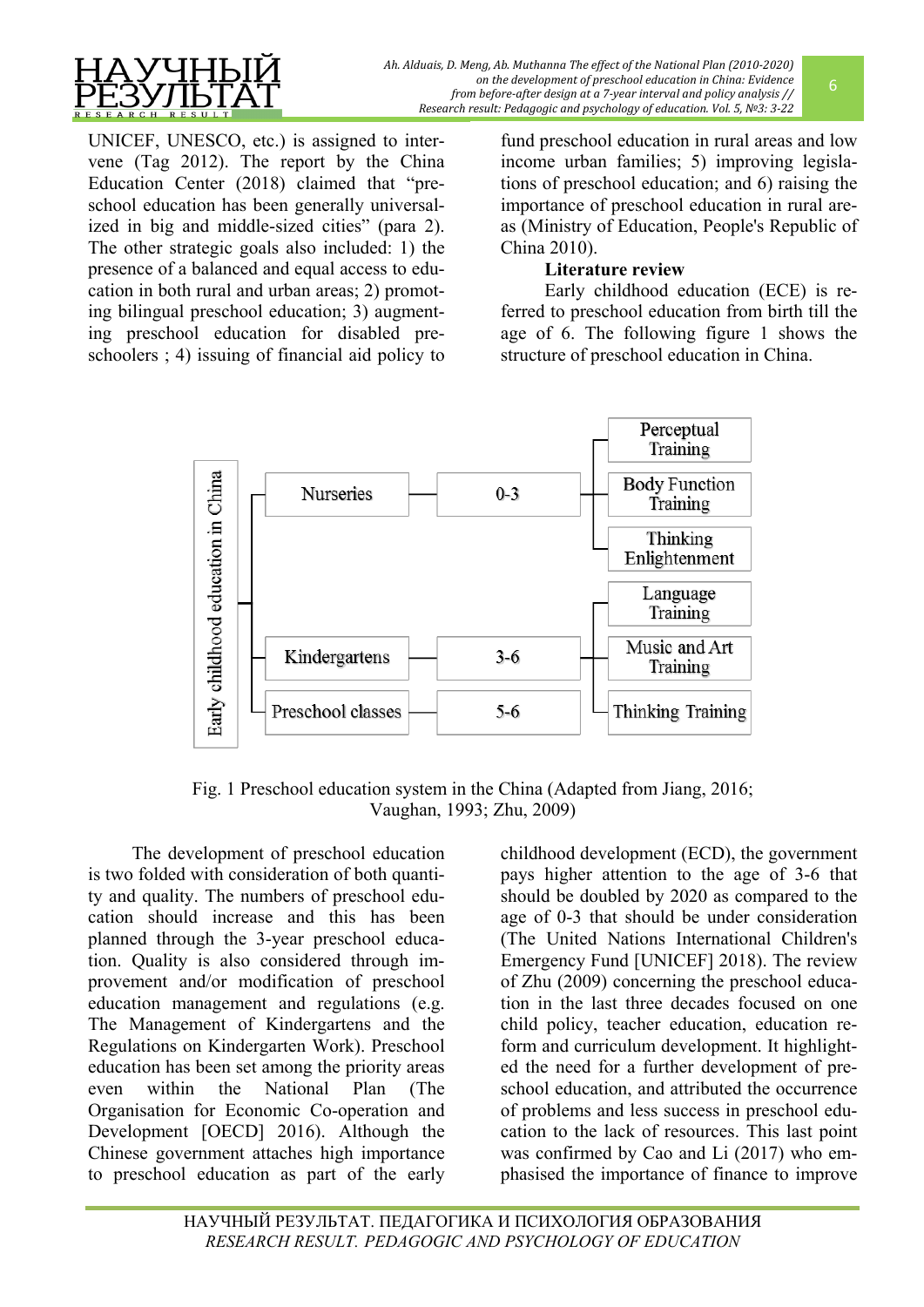preschool education system especially when being compared to those systems in developed countries.

Moreover, there are internal and external challenges facing preschool education in China, leading to changing of family structures and increasing influence by external thoughts and values. This leads to proposing that investment on preschool education "…effectively provide[s] an early childhood education system that fosters obedient, hardworking children" (Vaughan, 1993: 35). Reconsideration of the expenditures on preschool education system becomes obligatory. For instance, allocating certain funds to raise teachers' salaries (Hu, et al., 2017) is essential. This said, the preschool education market in China has been described as 'slightly lagging compared to other countries' but 'the industry is now expanding dramatically with larger enterprises and capital flowing into the market, leading to intensified competition' (Jiang, 2016).

Much research reported the manifesting problems on preschool education development in China. Among these is the gap between different areas of China in terms of preschool education provision and quality (Hong, Luo and Cui, 2013). In detail, three main areas represent the major problems of urban and rural preschool education system: opportunities (less for rural areas), process (less quality for rural areas) and results (lower outcome for rural areas (Hong, Liu, Ma, and Luo, 2015). Further, evidence of the zero and/or minor effect of preschool education on child development is reported (Gong, Xu and Han, 2016). Similarly, Li, Yang, and Chen (2016) state that preschool education system in China still manifests major problems to reach a higher level even the launch of the National Plan. They underscore that accessibility (i.e. not everyone can enrol), affordability (i.e. very high cost especially for non-governmental preschools), accountability (low quality in some preschools), social justice (gap between rural and urban areas) and sustainability are the major barriers toward the improvement of the preschool education system. Additionally, preschools with a large number of rural migrant children demand of the

government to create a better learning environment to facilitate the development of both urban children and rural migrant children' which can be achieved "...by strengthening teachers' quality, increasing education investments, and supplying appropriate teaching and education facilities" (Li, et al. 2015: 133).

In addition to the lack of clear policies integrating and/or defining preschool education teachers in the development of preschool education curriculum (Chen, 2016), developing a quality rating system is also another major problem being hindered by social and economic restrictions (Hu and Li, 2012). Besides, inclusion of pre-schoolers with special needs in regular education system is one of the areas demanding further improvement (Hu and Szente, 2010). Further, inclusion of children with special needs is hindered by both social and policy related limitations; the society does not value the education for the pre-schoolers with special needs within the regular education system and even if it happened, the used curriculum does not provide suitable material for such population (Hu, 2009). On the contrary, Li (2007) reported upon moderate attitudes about welcoming the idea of the inclusion of pre-schoolers with disabilities in the regular education system in northern China. Preschool education system also lacks good, outdoorplay, quality environment for pre-schoolers (Hu, Kong and Roberts, 2014) merged with a recorded school readiness disparity between rural and urban areas in favour of the latter (Gan, Meng and Xie, 2016).

Other challenges of preschool education system include preschool social competence and its possible relationships to mother and teacher attachments which are among the areas that need to be examined and developed towards establishing a successful preschool education system (Wu, 1992). In this regard, it is reported that "pre-schoolers ' social skills at the first semester of third preschool year predicted teacher-child relationships quality at the exit point of preschool. However, within the same time period, it provided little evidence that teacher-child relationships could influence preschoolers ' social skills" (Wu, et al.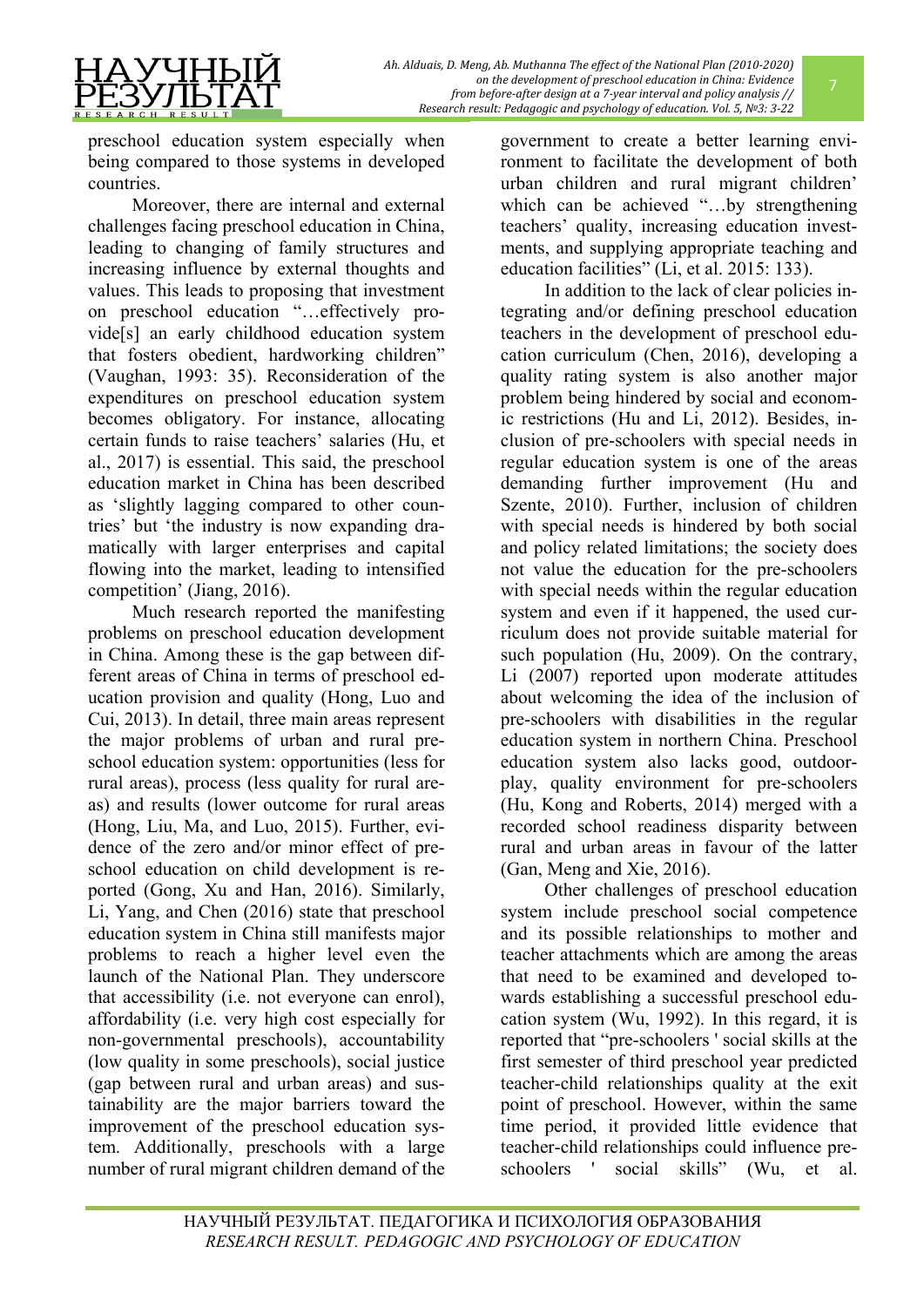2018: 589).

The Preschool Education Guidelines, issued in 2001 (Che, 2010), ascertaining the moving of preschool education from a national programme into a programme similar and/or identical to those in the western developed countries, seems to repeat itself in the National Plan. This point was minimally found through a qualitative study exploring preschool teachers who confirmed the move of the Chinese preschool education system from teacher-directed system to that of a student-directed one — following the western model (Fees, Hoover and Zheng, 2014). The governments of each province have established certain plans and programmes for the implementation of the National Plan. While there is progress going on, much development is still needed to reach a high level (Zhou, 2011). Even when comparing the perceptions of the Chinese preschool education teachers with other countries, they seem to be impacted by the education policy and current educational system. Wang (2000) mentioned that the Chinese preschool education teachers reflect different but specific perceptions and beliefs (e.g. class size, school location) compared to the American preschool education teachers (i.e. general education system). Even though the National Plan attempted to change the teaching methods, the teachers are further willing to apply the traditional teaching approach that is valued in their culture (Yang, et al. 2018: 135).

**The present study.** Research reporting the effect and/or the implementation of the National Plan on the development of preschool education in China is scarce. For instance, Li, Yang and Chen (2016) examined preschool education between 2006 and 2012 and analysed some preschool education laws. The study however did not compare after the pre-and-post policy implementation. Further, researchers descriptively analysed the realisation of the National Plan in regard to preschool education, referring to preschool education in the National Plan (Tsegay, Kansale and Goll, 2017). The drawn conclusions were solely based on relatively subjective analysis and a review of previous research. The application of a systematic review could lead to further reliable evidence about the strengths and weaknesses of the National Plan reported in their study. One more study based on semi-structured interviews and a survey for parents and teachers explored the provision of universal preschool education as per stated in the National Plan. The preschool readiness theme was the guiding point for this paper that included three construct concepts: ready child, ready family and ready preschool. Although this study explored the National Plan from the perspective of teachers and parents, it ended without any evidence for the realisation for the National Plan for the time being (Xie and Li, 2018). Furthermore, a study with data collected for over 2000 pre-schoolers challenged the National Plan effectt — assuming that the output of the National Plan is rather quantitative than quality-related one. The study stated the still of the gap between rural and urban areas due to the lack of unified standards for preschool education system in China (Li, et al. 2018). Thus, our study examines the possible effect of the National Plan on preschool education development before and after the implementation of this policy at a 7–year interval through the census bureau data retrieved from the NBSC database. The following hypotheses guide this study:

*H0*: There will be no statistically significant difference between the total number of preschool education schools, total enrolment, new enrolment, graduates, educational personnel and full–time teachers before and after the National Plan at a 7–year interval; and

*HA*: There will be statistically significant difference between the total number of preschool education schools, total enrolment, new enrolment, graduates, educational personnel and full–time teachers before and after the National Plan at a 7–year interval.

**Method.** In this study, although the preschoolers are the population, the data available in NBSC database concerning the 7-year interval constitutes the main data related to the prepost national plan implementation. In other words, the period between 2004 and 2010 forms the pre-intervention. Further, the years between 2011 and 2017 constitute the post-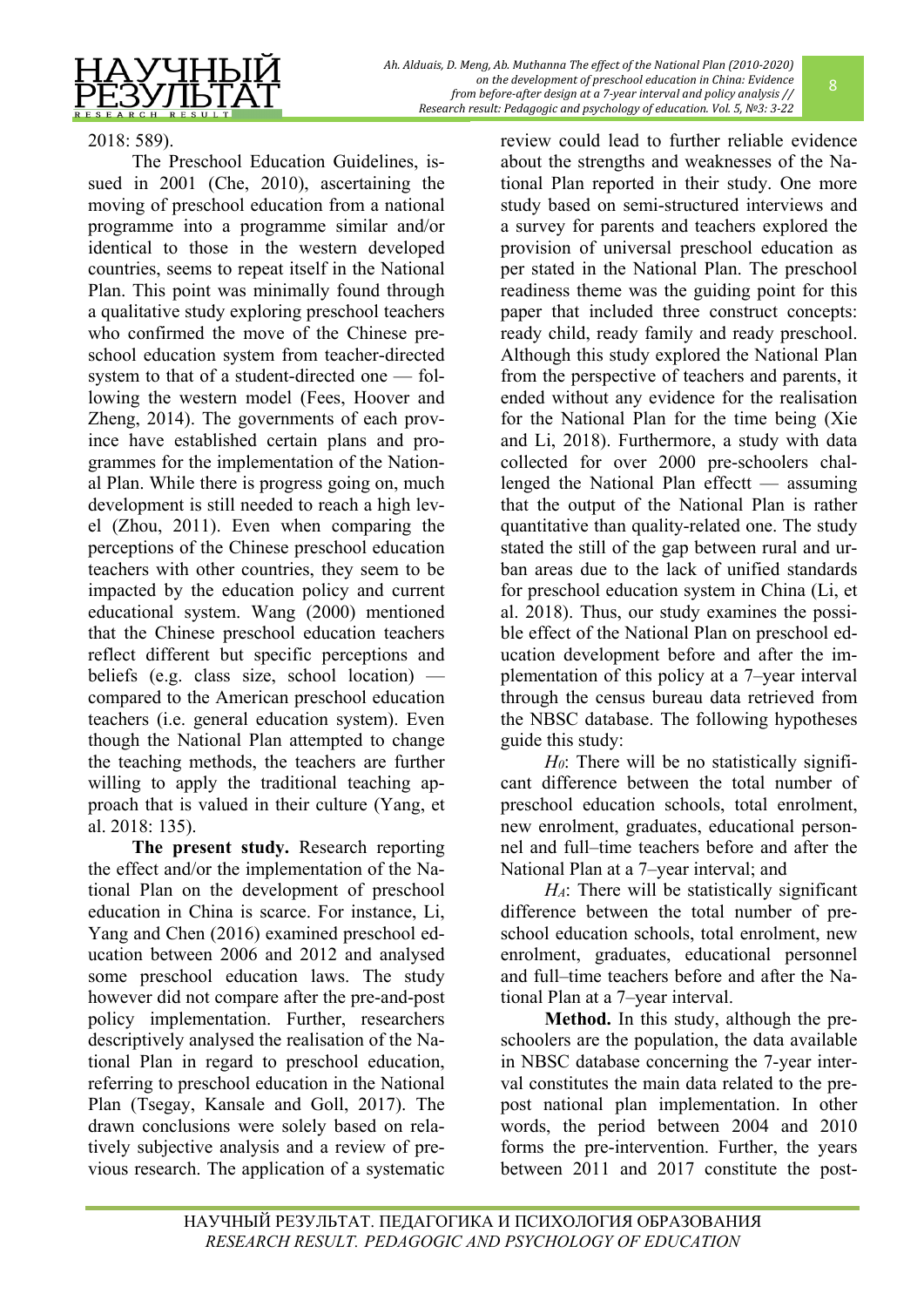

intervention period. However, for clarity, it is important to note that the data of every year demonstrates/represents the data of a previous year. For example, in the database, the 2011 data is actually the 2012 data. The same is the case with the data of all other years included in this study.

Above all, the analysed data is disseminated in the website in the form of chapters. These chapters relate specific educational field. Giving this example clarifies the issue: There is one section concerning the preschool education. In this section, the data mentions the quantity of the preschool education schools, total enrolment, new enrolment, graduates, educational personnel and full–time teachers. As a result, the authors highlight that the results of this study work simply as indicators of the preschool development education level, along with the effect of the National Plan on the development. It is safe to note that these results are not generalizable to cover the overall quality of the preschool education. This is simply because the hypotheses of our study are totally quantative. Further, there was no direct contact with those in the field of preschool education.

# *Measures*

In this study, the analysis of census bureau data is the main method adopted for the examination of the study hypotheses on the development of preschool education in the Republic of China during the pre-post implementation processes of the national plan (2010- 2020). This means that the measures used in the study are simply unobtrusive. The data collected simply show the quantities of preschool education schools, total enrolment, new enrolment, graduates, educational personnel and full-time teachers. The implementation processes of the National Plan started to take place from the year of 2010. Regarding the data, it actually contains a pre-7–year interval as well as a post-7–year interval. The policy document of the National Plan is the intervention itself, and is considered to be an independent variable, containing data of either the pre– intervention or the post–intervention periods. Concerning the dependent variables, they are the six variables of preschool education which

are recently mentioned.

*Design*

This study employed a quasi– experimental design, namely before and after design. In the notational form, it can be depicted as:

$$
0 \qquad X \qquad 0
$$

where:

X= the National Plan

O= the preschool education variables before and after the intervention at a 7–year interval

In this design, it is assumed that the National Plan has an effect on the preschool education development in China. Therefore, the quantitative indicators related to the number of schools of preschool education, total or new enrolment, graduates, educational personnel, and full–time teachers would be statistically, significantly higher in the post–intervention period.

# *Procedure*

The primary author retrieved the data on 10<sup>th</sup> October, 2018 from the database of NBSC [\(http://www.stats.gov.cn/english/Statisticaldata](http://www.stats.gov.cn/english/Statisticaldata/AnnualData/) [/AnnualData/\)](http://www.stats.gov.cn/english/Statisticaldata/AnnualData/). This includes the census bureau data of 1999 and 2017 for all sectors in China. The tables represent the data collected from the census, and reflect the total number of preschool education schools, total and new enrolments, graduates, educational personnel as well as full–time teachers. The primary author started by converting the data into excel file and used the SPSS version 20 for the analysis processes. Besides the time series and descriptive statistics, the primary author employed the independent samples t-test for testing the hypotheses concerning the possible effect of the National Plan on the preschool education development before and after the implementation at a 7–year interval.

**Results.** Fig. 2A–F shows the variances for preschool education schools, total enrolment, new enrolment, graduates, educational personnel and full-time teachers before and after the implementation of the national plan 2010–2020 at a 7–year interval. As is shown, the spread of the numbers is greater for post intervention periods. This indicates that the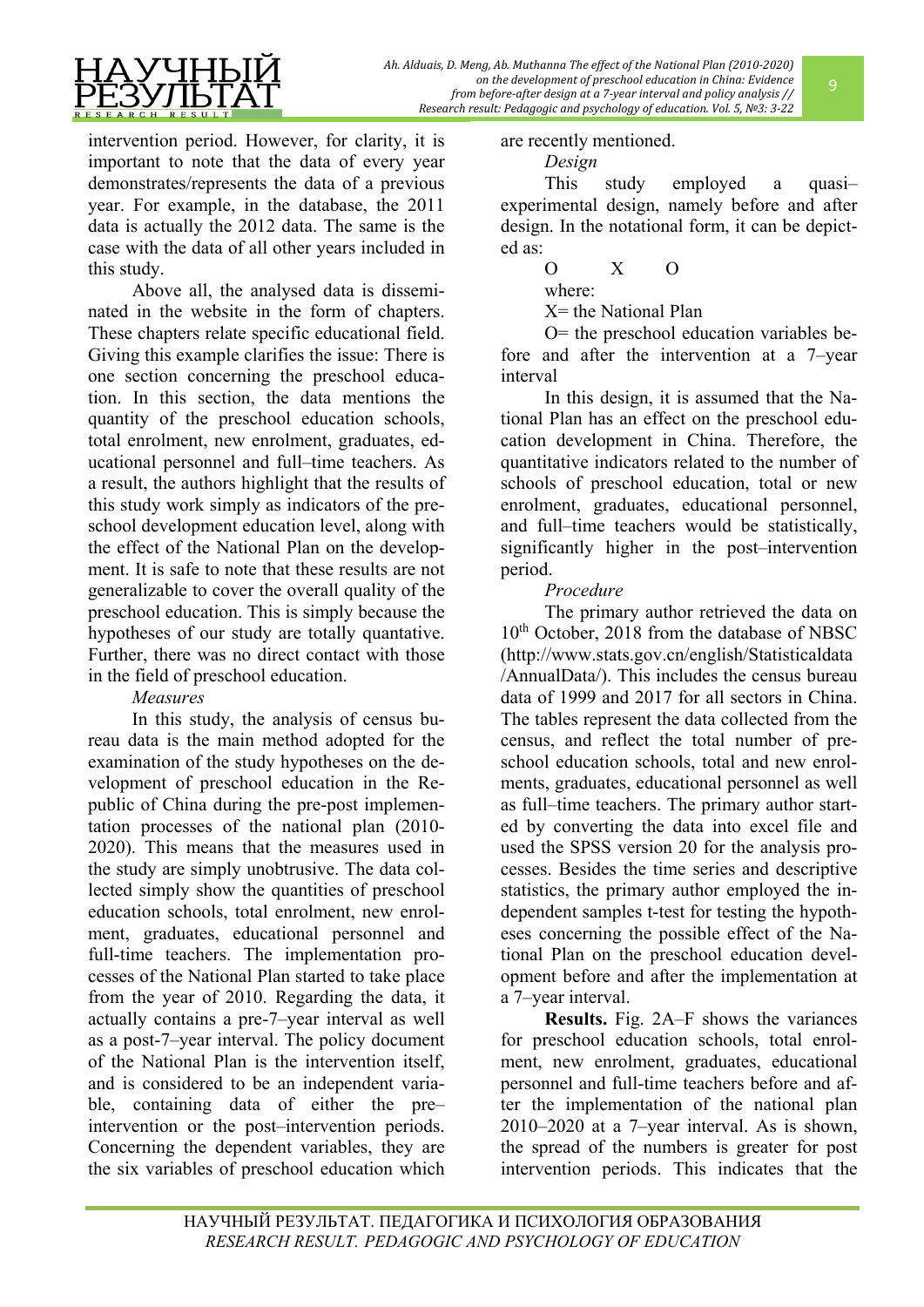

variances among the two groups in each boxplot are quite different. Thus, it is possible to further the examination of these variables through the independent samples t-test to examine the statistical significance.



(B)



10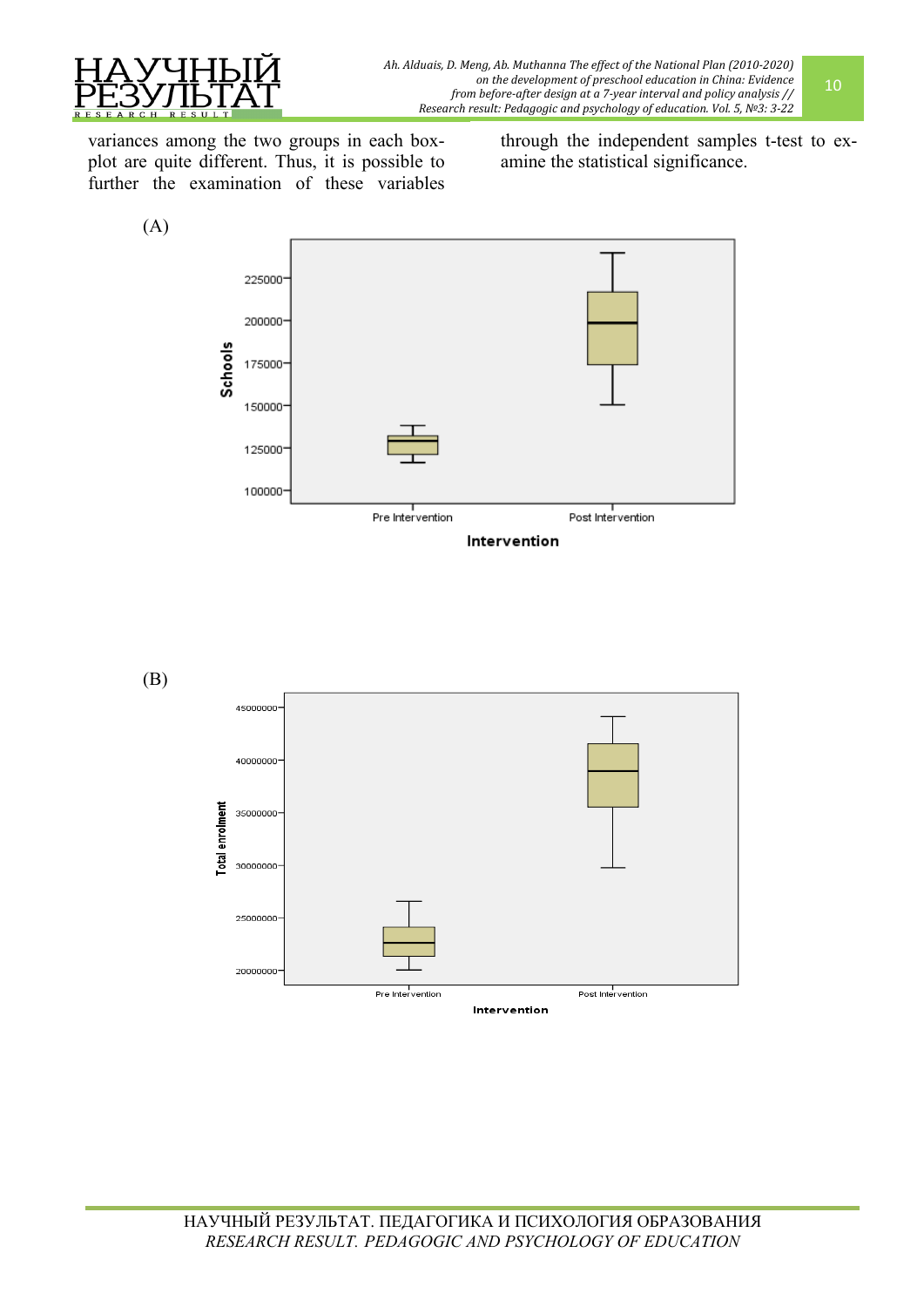

*Ah. Alduais, D. Meng, Ab. Muthanna The effect of the National Plan (2010-2020) on the development of preschool education in China: Evidence from before-after design at a 7-year interval and policy analysis // Research result: Pedagogic and psychology of education. Vol. 5, №3: 3-22*

(C)





НАУЧНЫЙ РЕЗУЛЬТАТ. ПЕДАГОГИКА И ПСИХОЛОГИЯ ОБРАЗОВАНИЯ *RESEARCH RESULT. PEDAGOGIC AND PSYCHOLOGY OF EDUCATION*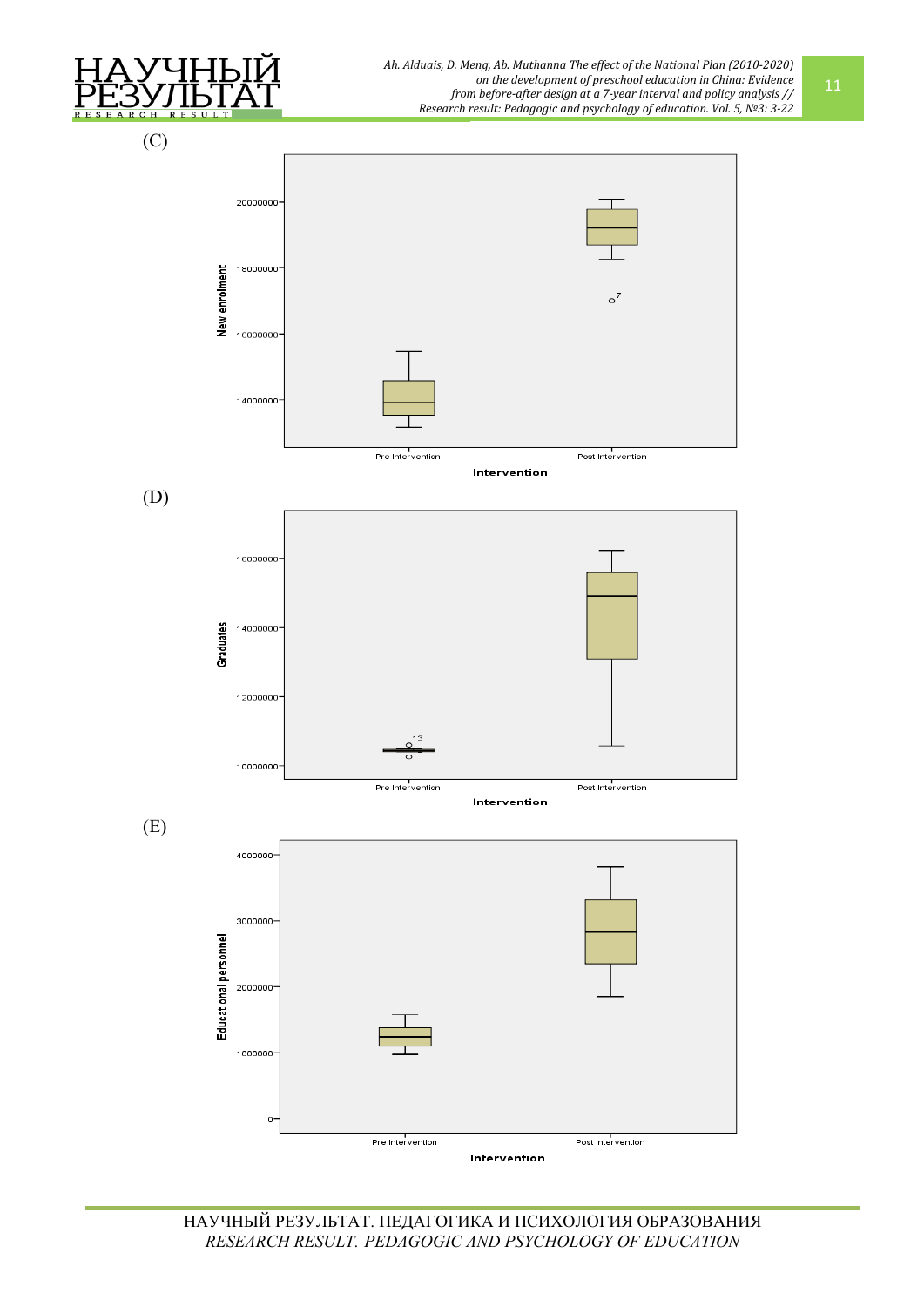

Fig. 2 A-F Spread of preschool education variables before and after the National Plan at a 7–year interval

Fig. 3A–F displays the times series for preschool education schools, total enrolment, new enrolment, graduates, educational personnel and full-time teachers before and after the implementation of the national plan 2010–2020 at a 7–year interval. As is seen, the two patterns show the seasonality of the preschool education services change before and after the intervention. The green lines refer to a stable rising line pattern except for the new enrolment which declined during the last period—as compared to the blue lines showing minor rising with fluctuations during pre-intervention periods. These two patterns indicate a difference and change during the before-and-after intervention periods.

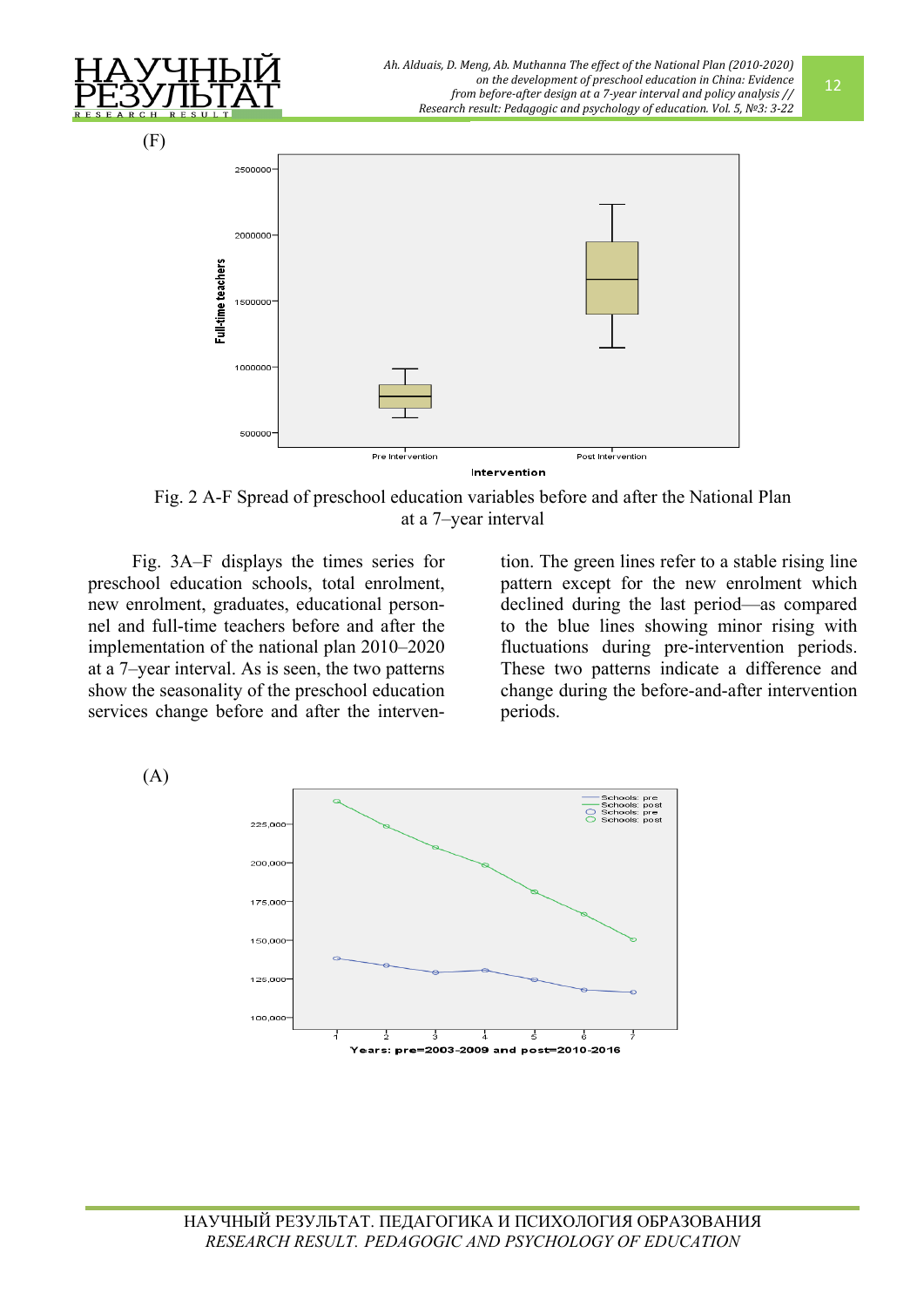

 (B) Total Enrolment: pre<br>Total Enrolment: post<br>Total Enrolment: pre<br>Total Enrolment: post 45,000,000  $\frac{1}{\sqrt{2}}$ 40,000,000 35,000,000 30,000,000 25,000,000 20,000,000 Ę Ę J ears: pre=2003-2009 and post=2010-2016 (C) New Enrolme<br>New Enrolme<br>New Enrolme pre<br>post<br>pre  $\overline{S}$ 20,000,000 18,000,000 16,000,000 14,000,000 ź 5 Years: pre=2003-2009 and post=2010-2016 (D) Graduates: pre<br>Graduates: post<br>Graduates: pre<br>Graduates: post  $\beta$ 16,000,000 14,000,000 12,000,000 10,000,000

 $\overline{4}$ 

Years: pre=2003-2009 and post=2010-2016

Ţ

 $\overline{\phantom{a}}\phantom{a}5$ 

ś

 $\overline{3}$ 

3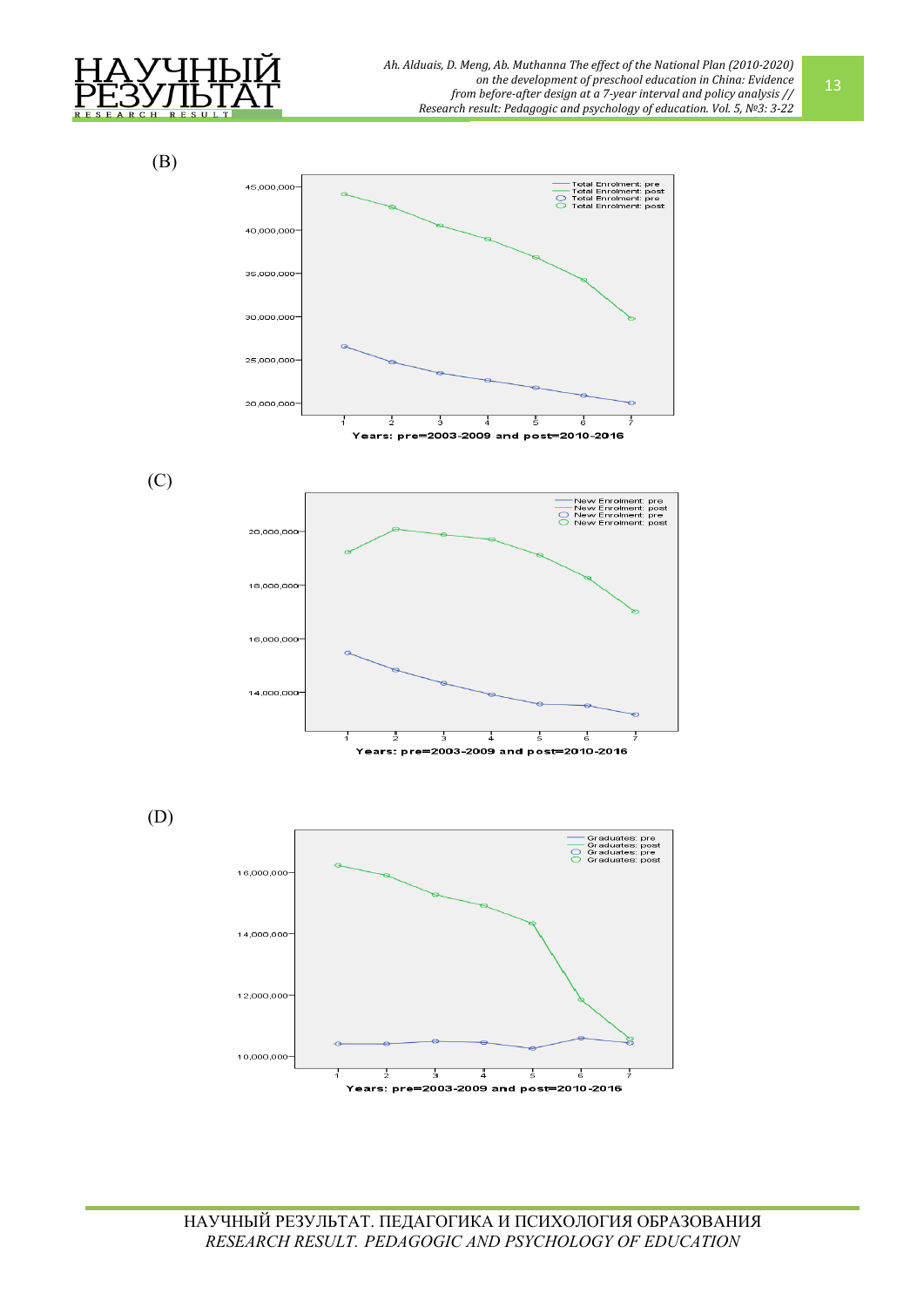

Fig. 3 A-F Time series of preschool education variables before and after the National Plan on 7–year interval

Table 1 A–B presents the results of the independent-samples t-test comparing the number of the special education schools, total enrolment, new enrolment, graduates, educational personnel and full–time teachers before and after the implementation of the National Plan 2010–2020 at a 7–year interval, respectively.

The first variable was the preschool education schools. The results show a significant difference in the schools' number for the pre– intervention (M=127171.86, SD=8055.397) and post–intervention (M=195764.29, SD=31715.619) periods; t (12) = -5.546, p < .001. These results suggest that the National Plan has an effect on the preschool education development. Specifically, they suggest that the

preschool education institutions have increased since the implementation of this new policy.

The second dependent variable was the total enrolment its analysis indicates a significant difference in the total enrolment for the pre–intervention (M=22882548.86, SD=2265792.329) and post–intervention (M=38158533.86, SD=4991530.122) periods; t  $(12) = -7.373$ ,  $p < .001$ . These results indicate the positive effect of the National Plan on the total enrolment of students in preschool education. Similar to the previous variable, the results report upon the significant increase of the enrolment level since the implementation of the national plan.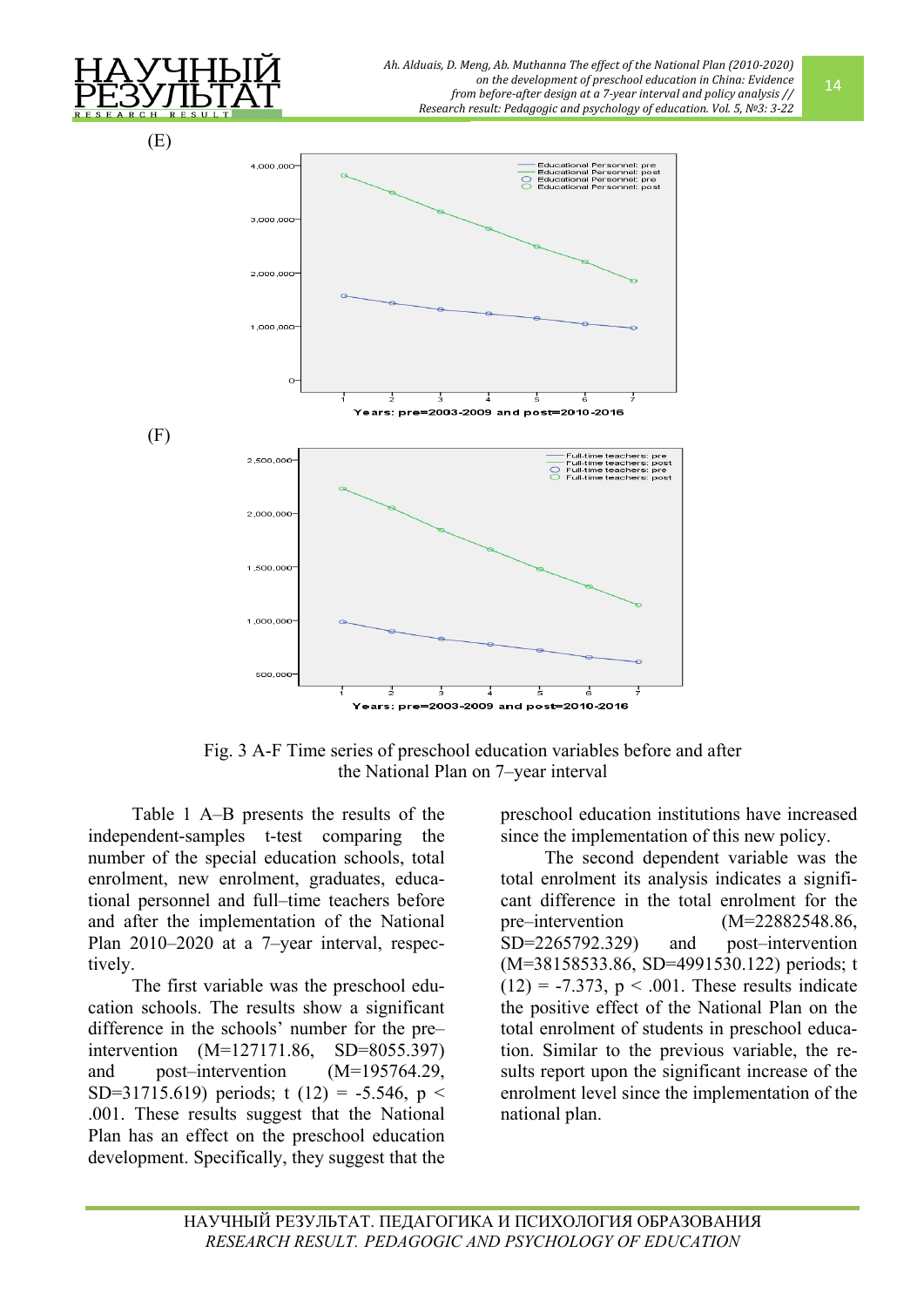



Table

## **Independent t-test results for preschool education variables before and after the National Plan at a 7–year interval**

(A)

| Variable                          | N | Minimum  | Maximum  | Mean        | <b>Std. Deviation</b> | Std. Error Mean |
|-----------------------------------|---|----------|----------|-------------|-----------------------|-----------------|
| Schools: pre                      |   | 16390    | 138209   | 127171.86   | 8055.397              | 3044.654        |
| Schools: post                     |   | 150420   | 239812   | 195764.29   | 31715.619             | 11987.377       |
| Total Enrolment: pre              |   | 20039000 | 26578141 | 22882548.86 | 2265792.329           | 856389.004      |
| <b>Total Enrolment: post</b>      |   | 29766695 | 44138630 | 38158533.86 | 4991530.122           | 1886621.052     |
| New Enrolment: pre                |   | 13168000 | 15468596 | 14111096.57 | 817095.005            | 308832.883      |
| New Enrolment: post               |   | 17003851 | 20088467 | 19040494.43 | 1080900.565           | 408542.012      |
| Graduates: pre                    |   | 10253729 | 10597227 | 10434034.43 | 103541.225            | 39134.905       |
| Graduates: post                   |   | 10575502 | 16231822 | 14154522.14 | 2135685.717           | 807213.326      |
| <b>Educational Personnel: pre</b> |   | 973000   | 1570756  | 1247592.86  | 211672.848            | 80004.817       |
| Educational Personnel: post       |   | 1849301  | 3817830  | 2832320.00  | 705378.140            | 266607.877      |
| Full-time teachers: pre           |   | 613000   | 985889   | 782627.00   | 132444.806            | 50059.431       |
| Full-time teachers: post          |   | 144225   | 2232067  | 1675688.43  | 393625.221            | 148776.349      |

(B)

| <b>Independent Samples Test</b> |                    |                                         |      |          |       |                       |                              |                            |                                              |                 |  |
|---------------------------------|--------------------|-----------------------------------------|------|----------|-------|-----------------------|------------------------------|----------------------------|----------------------------------------------|-----------------|--|
|                                 | Equal<br>variances | Levene's Test for Equality of Variances |      |          |       |                       | t-test for Equality of Means |                            |                                              |                 |  |
|                                 |                    |                                         | Sig. |          | df    | $Sig. (2-$<br>tailed) | Mean Differ-<br>ence         | Std. Error Dif-<br>ference | 95% Confidence Interval of the<br>Difference |                 |  |
|                                 |                    |                                         |      |          |       |                       |                              |                            | Lower                                        | Upper           |  |
| Schools                         | Assumed            | 9.269                                   | .010 | $-5.546$ |       | .000                  | $-68592.429$                 | 12367.988                  | -95539.959                                   | $-41644.898$    |  |
|                                 | Not as-            |                                         |      | $-5.546$ | 6.771 | .001                  | $-68592.429$                 | 12367.988                  | -98039.863                                   | -39144.995      |  |
|                                 | sumed              |                                         |      |          |       |                       |                              |                            |                                              |                 |  |
| Total enrol-                    | Assumed            | 3.596                                   | .082 | $-7.373$ |       | .000                  | -15275985.000                | 2071893.125                | -19790252.322                                | $-10761717.678$ |  |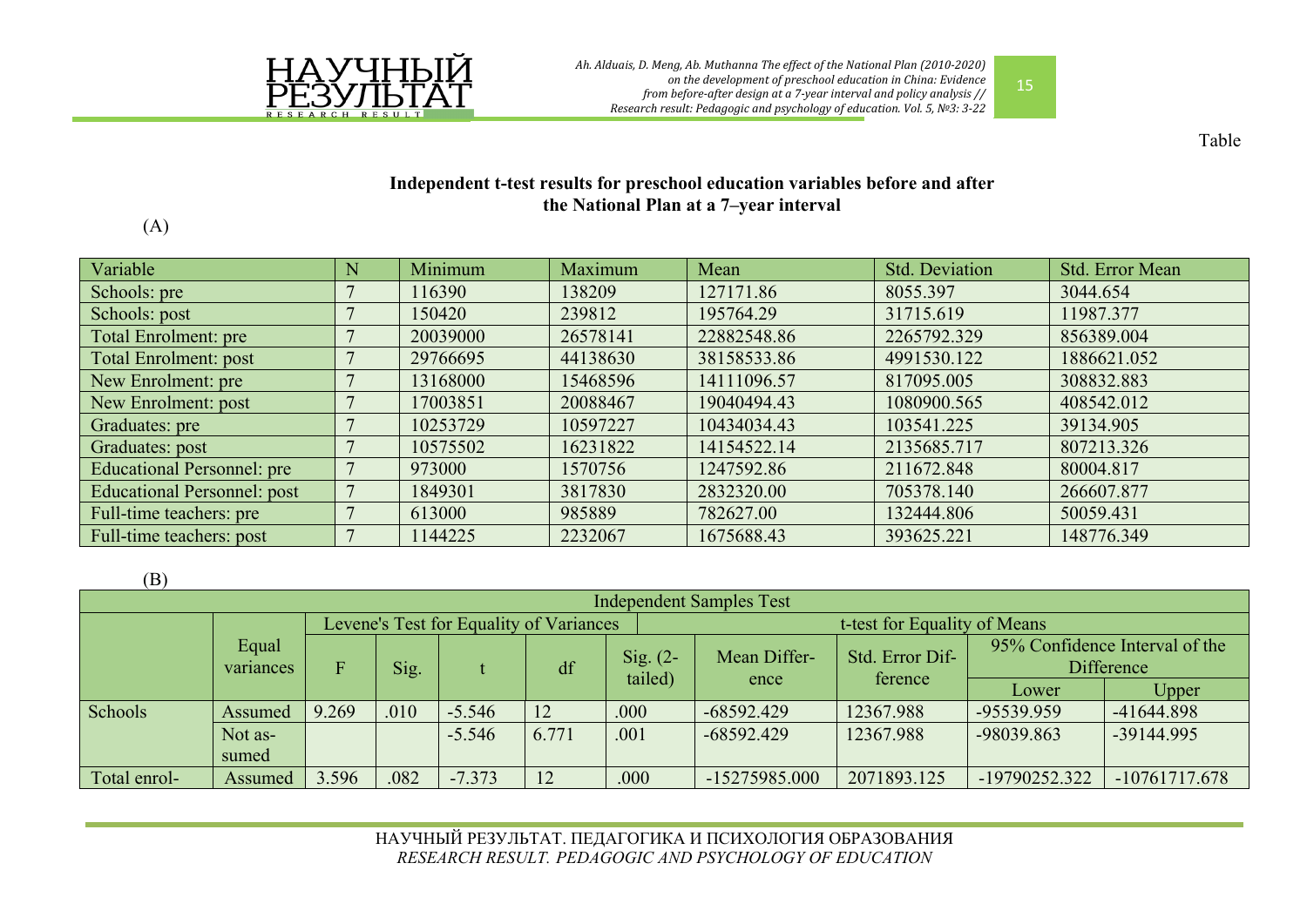

*Ah. Alduais, D. Meng, Ab. Muthanna The effect of the National Plan (2010-2020) on the development of preschool education in China: Evidence from before-after design at a 7-year interval and policy analysis // Research result: Pedagogic and psychology of education. Vol. 5, №3: 3-22*

| <b>Independent Samples Test</b> |                  |                                         |      |          |                       |              |                              |                                              |                |                |
|---------------------------------|------------------|-----------------------------------------|------|----------|-----------------------|--------------|------------------------------|----------------------------------------------|----------------|----------------|
|                                 |                  | Levene's Test for Equality of Variances |      |          |                       |              | t-test for Equality of Means |                                              |                |                |
| Equal<br>variances              | $\overline{F}$   | Sig.                                    |      | df       | Sig. $(2-$<br>tailed) | Mean Differ- | Std. Error Dif-<br>ference   | 95% Confidence Interval of the<br>Difference |                |                |
|                                 |                  |                                         |      |          |                       |              | ence                         |                                              | Lower          | Upper          |
| ment                            | Not as-<br>sumed |                                         |      | $-7.373$ | 8.372                 | .000         | -15275985.000                | 2071893.125                                  | -20017086.743  | -10534883.257  |
| New enrol-                      | Assumed          | .250                                    | .626 | $-9.625$ | 12                    | .000         | -4929397.857                 | 512137.018                                   | $-6045248.563$ | -3813547.151   |
| ment                            | Not as-          |                                         |      | $-9.625$ | 11.169                | .000         | -4929397.857                 | 512137.018                                   | $-6054522.752$ | -3804272.963   |
|                                 | sumed            |                                         |      |          |                       |              |                              |                                              |                |                |
| Graduates                       | Assumed          | 14.398                                  | .003 | $-4.604$ | 12                    | .001         | -3720487.714                 | 808161.429                                   | -5481320.204   | -1959655.224   |
|                                 | Not as-<br>sumed |                                         |      | $-4.604$ | 6.028                 | .004         | -3720487.714                 | 808161.429                                   | -5695746.826   | $-1745228.603$ |
| Educational                     | Assumed          | 7.502                                   | .018 | $-5.693$ | 12                    | .000         | $-1584727.143$               | 278353.248                                   | -2191206.771   | -978247.514    |
| personnel                       | Not as-          |                                         |      | $-5.693$ | 7.072                 | .001         | $-1584727.143$               | 278353.248                                   | -2241573.572   | -927880.713    |
|                                 | sumed            |                                         |      |          |                       |              |                              |                                              |                |                |
| Full-time                       | Assumed          | 6.951                                   | .022 | $-5.689$ | 12                    | .000         | $-893061.429$                | 156972.446                                   | -1235075.007   | $-551047.850$  |
| teachers                        | Not as-<br>sumed |                                         |      | $-5.689$ | 7.341                 | .001         | -893061.429                  | 156972.446                                   | $-1260771.756$ | $-525351.101$  |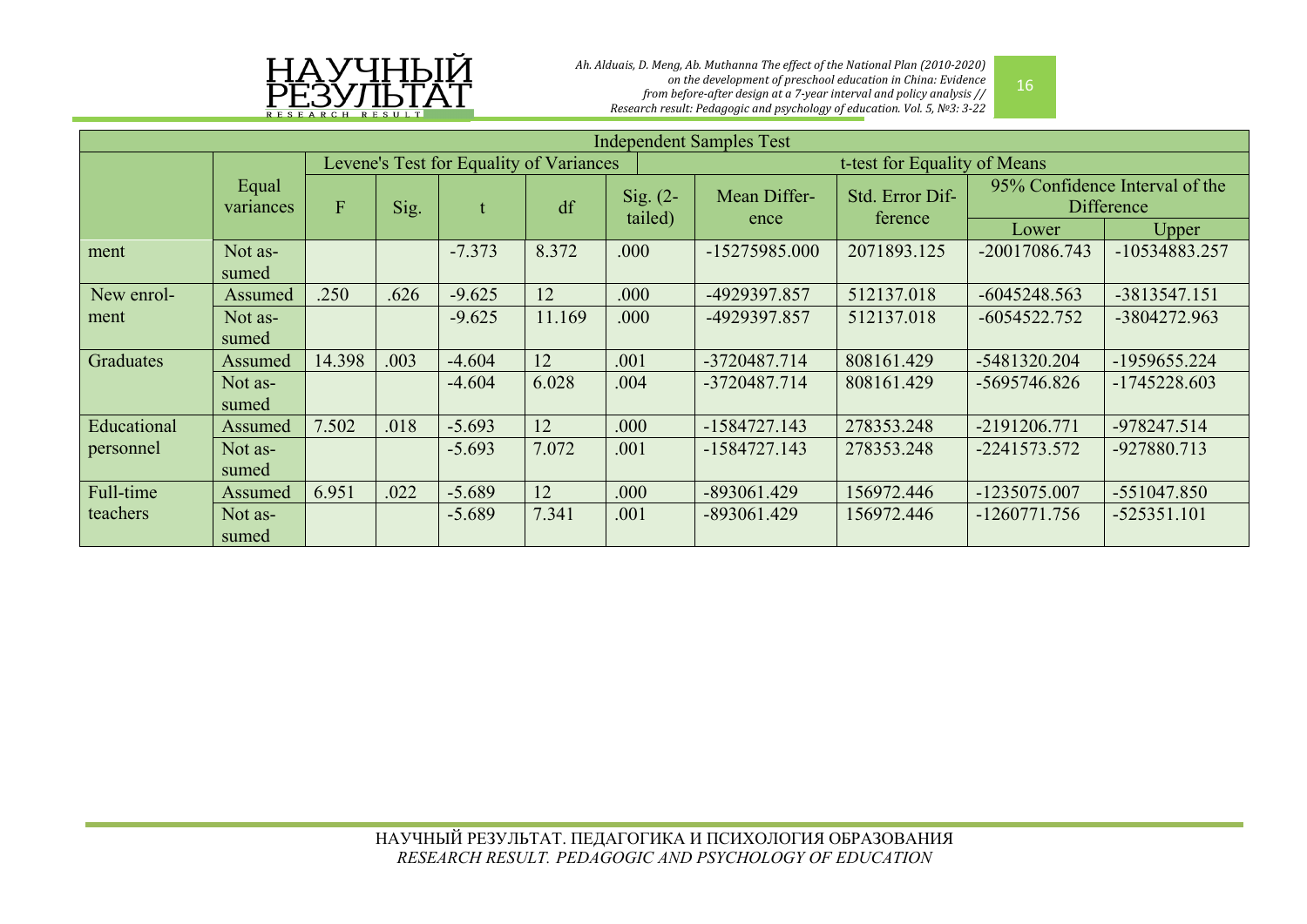The third dependent variable was the new enrolment and there was a significant difference in the new enrolment for the pre– intervention (M=14111096.57, SD=817095.005) and post–intervention (M=19040494.43, SD=1080900.565) periods; t (12) = -9.625,  $p < .001$ . These results predict that the National Plan has an effect on the new enrolment level. Such results indicate that since the execution of the new policy, the number of the new enrolled students in preschool education has been significantly increasing.

The fourth dependent variable was the graduates. The analysis shows a significant difference in the graduates for the pre–intervention (M=10434034.43, SD=103541.225) and post– intervention (M=14154522.14, SD=2135685.717) periods; t (12) = -4.604, p < .001. These results assume that the National Plan has an effect on the number of graduates of preschool education. Precisely, they suggest that since the implementation of the National Plan, the number of graduates has significantly increased.

The fifth dependent variable was the educational personnel. The analysis refers to a significant difference in the educational personnel for the pre–intervention  $(M=1247592.86)$ , SD=211672.848) and post-intervention (M=2832320.00, SD=705378.140) periods; t  $(12) = -5.693$ ,  $p < .001$ . These results put forward that the National Plan has an effect on the number of the educational personnel of preschool education. Explicitly, the results suggest that the implementation of the new policy has resulted into a higher demand of educational personnel in preschool education.

The last dependent variable was the full– time teachers and there was a significant difference in the full–time teachers for the pre– intervention (M=782627.00, SD=132444.806) and post–intervention (M=1675688.43, SD=393625.221) periods; t (12) = -5.689,  $p < .001$ . These results imply that the National Plan has an effect on full–time teachers of preschool education. Obviously, such results suggest that the National Plan increased the demand for full–time teachers of preschool education.

**Discussion.** The study results were in agreement with the initial hypotheses. We proposed that the National Plan has an effect on the preschool education quantitatively. The statistical analyses indicated that since this new policy has started, the numbers of preschool education schools, enrolment level, new enrolled students, number of graduates — have been significantly increasing and a higher demand of educational personnel including fulltime teachers has emerged. Therefore, there is a need to accept the alternative hypothesis that there will be a statistically significant difference between the total number of preschool education schools, total and new enrolments, graduates, educational personnel and full–time teachers before and after the National Plan at a 7-year interval. Given this, there are three possible explanations for this outcome.

First, assuming yet following a linguistic perspective that the National Plan document includes both abstract and concrete conceptualisation of preschool education reform, leads to proposing two forms of preschool education development. Quantitative development and this can be measured through indicators like the ones used in our study. Qualitative development and this refers to the quality of the provided preschool education services including: learning environment, teachers, curriculum, etc. The review in the introduction included an evidence of this outcome as well. For instance, the National Plan proposed that the number of preschoolers for three periods: 2009, 2015 and 2020 in millions as 26.58, 34.0 and 40.0. The collected data in this study indicated that these goals have been realised for the time being (2009= 26,578,141) (2015= 42,648,284) and (2016= 44,138,630). Although the proposed number for 2020 was 40 million pre-schoolers, this has been already realised by 2016 to reach over 44 million pre-schoolers. On the other hand, the National Plan proposed universalising preschool education, defining government responsibilities and strengthening preschool education rural areas. However, there are no welldefined specifications, standards, and regulations for these abstract conceptualisations and this is where possible shortcomings of the Na-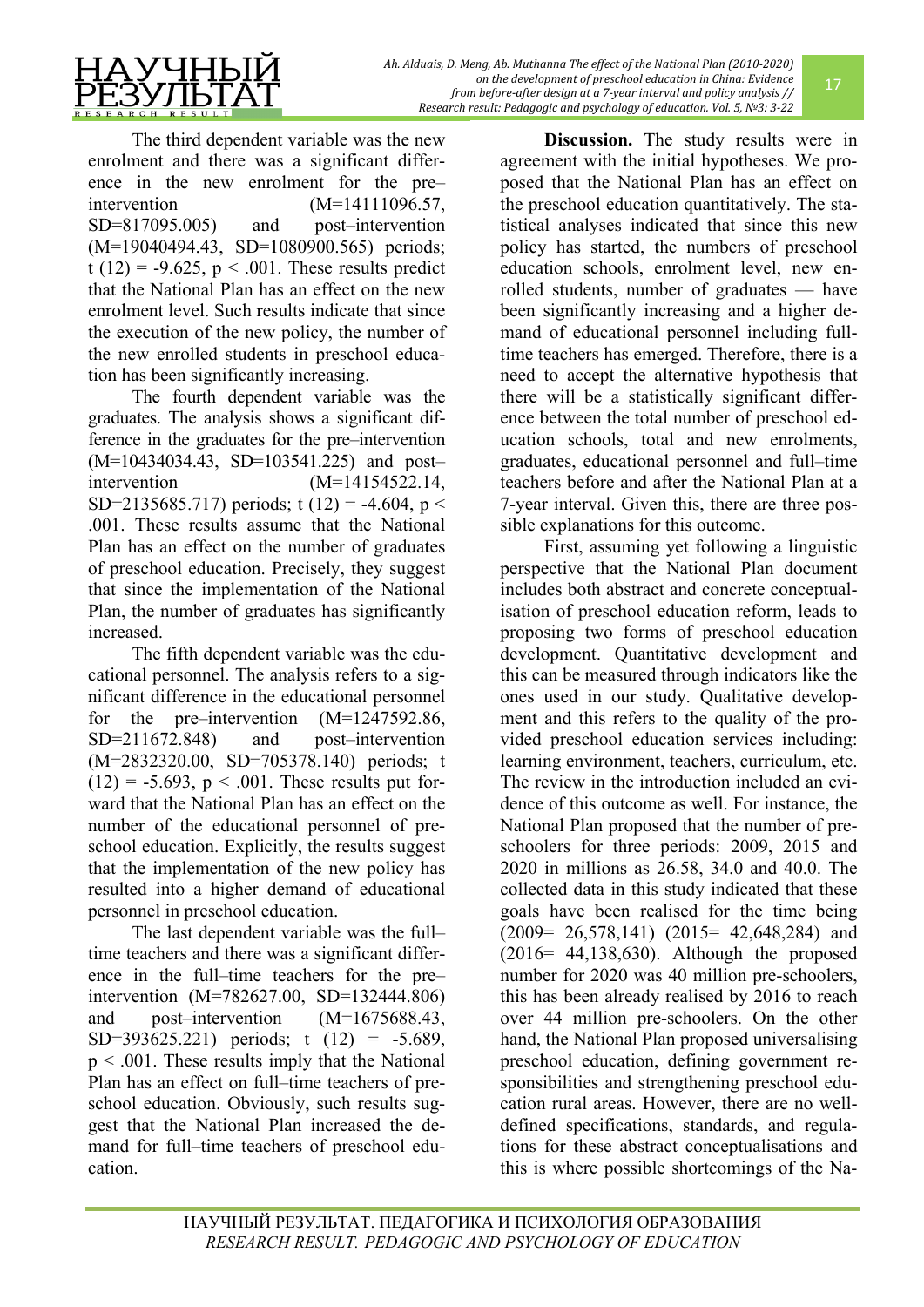tional Plan can start leading to one-sided development of preschool education.

Second, attempting an interpretation of the proposed reforms, mainly the universalisation goal, this could lead to a deeper understanding of such outcome. Tag (2012) proposed three forms of universalisation as mentioned earlier. Assuming that the semantic universalisation has been achieved based on the authors' knowledge about the Chinese context and parents' efforts to enrol their child/children in preschool education, could lead to the other assumption which is the realisation of the numerical universalisation. The National Plan which puts together the national goals and international goals set by the UNESCO and UNICEF are merged together and this serves towards the realisation of the numerical universalisation. Similarly, the Chinese government has close ties and cooperation with the UNESCO providing consultation to level up the preschool education in the country — leading to the realisation of the agentic universalisation of preschool education. Despite this, this realisation remains vague when approached qualitatively. For instance, there is a need to find critical answers to these questions: Are these numbers really balanced among all regions of China? Are they balanced between rural and urban China? Are they considering education quality differences between rural and urban regions? Are they considering the differences between government and non-government provided services? All these questions remain unanswerable within the provided quantitative evidence.

Third, having as many pre-schoolers as possible enrolled in preschool education is logically better than having them without preschool education regardless of the variable quality of this universal provision. At all rates, universalising preschool education in China is costly due to the large number of population, and the educational differences between rural and urban regions of China. The gap between the two areas seems everlasting. Moreover, the high demand of preschool education has led to the market expansion especially in the nongovernment preschool services. While the universalisation is being achieved, the gap between the outcome of this universalisation based on the quality of the variable received services and variable costs are also increasing. Hence, the quality cannot be improved without the first step of improving the quantity (Muthanna and Miao, 2015). In other words, the study outcomes support the quantitative development of preschool education and even the National Plan itself seems to be more directed towards quantity development first and then quality development next. Needless to say, a further detailed policy approaching quality reform is needed.

18

To sum up the status of preschool education in China, it manifests a huge gap between quality and quantity, equal accessibility for urban and rural areas and even within the most developed areas in China. The preschool education policy reviewed on this study based on the National Plan has undoubtedly succeeded to make preschool education an appealing area of education. Furthermore, the government has succeeded to involve the non-government sector to invest on this area of education. Preschool education is certainly a big if not the biggest market in the world. However, this open market system has led to the negative impact on the quality of preschool education. While being competitive has resulted into the rise and establishment of high quality infrastructure services but it has also increased the gap between rural areas and urban areas. Since receiving better education can ensure better basic education chances, higher education chances and then better employment, so equity is violated, albeit, unintentionally. Considering the three levels of preschool education the researcher approached on the discussion: preschool education has succeeded to be an appealing area (semantic level), to be a large market (numerical level), but is certainly not succeeding in terms providing equal accessibility of this area (agentic level). The use of the concept universalization of preschool education was used to lead this evidence where universalization in terms of quantity has been realized matching the objectives of the National Plan. The quality of universalizing this sector seems to be out of control or manifesting systematic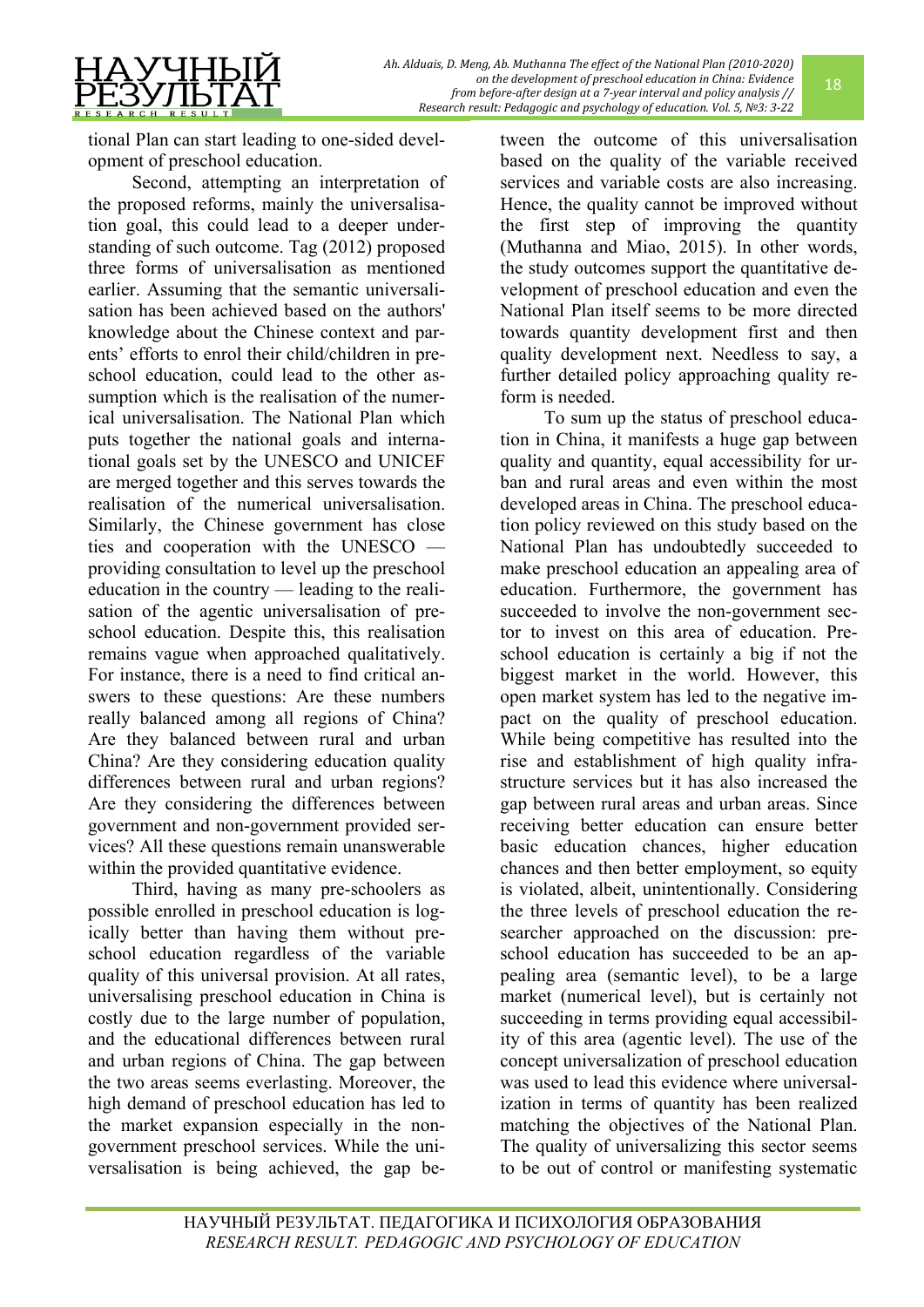

disruption of the quality between government and non-government preschool services or even within the categorisation of the government schools based on the prices of provided educational services. The model below summarises this outcome in terms of context, change and timescale.



Fig. 4. Model of the current status of preschool education development in China

**Conclusion.** The authors conducted this study that examines the effect of the National Plan 2010–2020 on the preschool education development in China. The authors employed the before-after design at a 7-year interval for six indicators, number of preschool education: schools, total and new enrolments, graduates, educational personnel and full-time teachers. The authors used the NBSC database for retrieving data concerning the years 2003–2009 and 2010–2016. The analyses showed statistically significant differences between the preintervention and post intervention periods for the six included variables of preschool education. This output and based on the provided three explanations — has at least three possible implications. First, the realisation of the quantitative objective of doubling the number of preschool education has been achieved ahead and this implied high efforts to realise the National Plan, albeit, the quality remains questionable. Second, the three forms of universalisation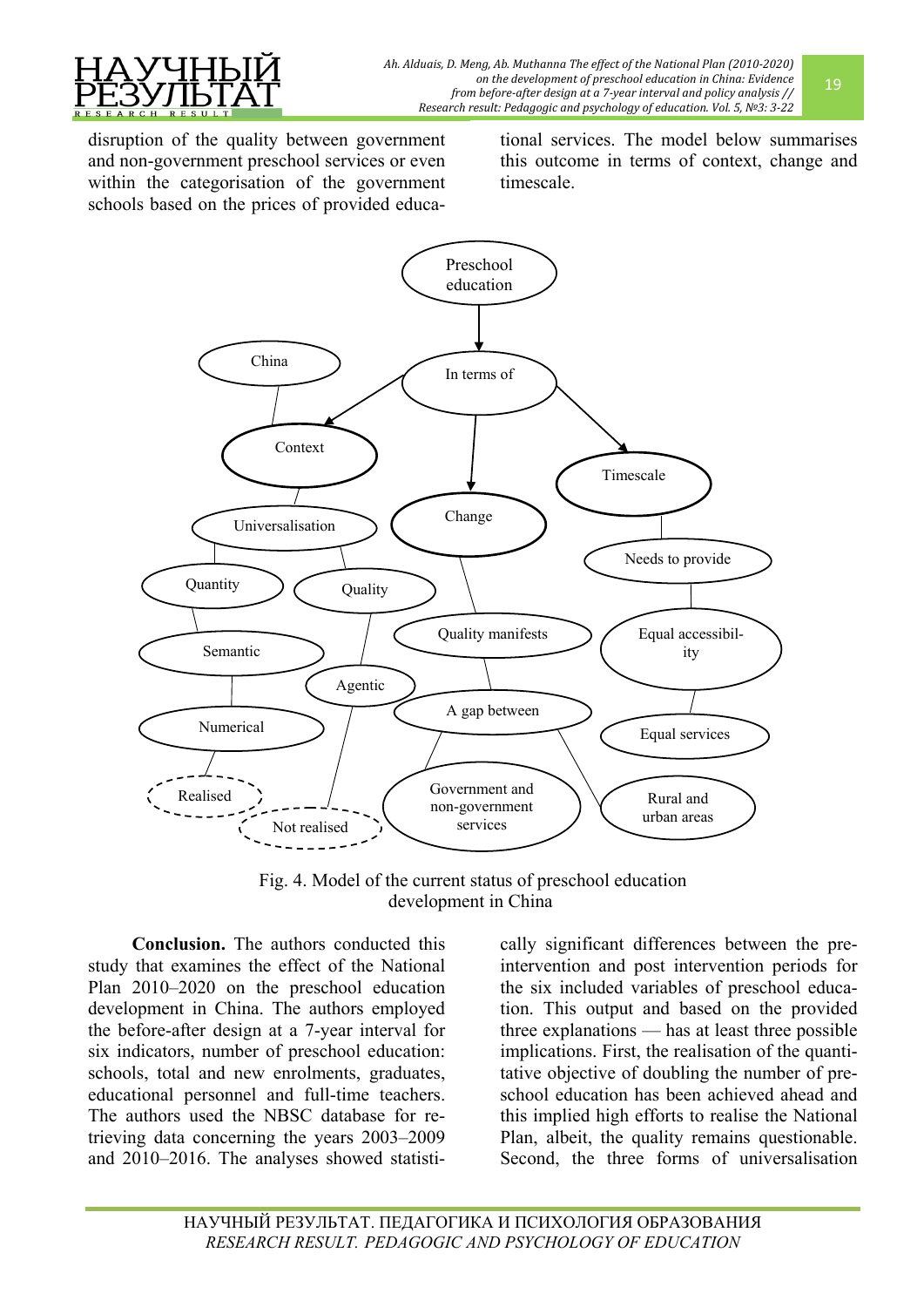

seem to be realised at the concrete level but not at the abstract level which is the quality of these three forms as compared to the form of preschool education system in China. Third, the quantity development by itself stands as a basic step to have the quality development approached.

**Limitations.** This research has three limitations. First, the provided evidence is limited to quantitative data, namely, census bureau data at a 7–year interval and the policy document of the National Plan. Follow-up studies supporting and/or being merged with this data, would have strengthened the outcomes. Second, the presented data did not account for and/or integrate some factors and/or variables like rural vs. urban data, female vs. male data, minority ethnicities, developed vs. developing regions which might have also led to a different outcome. Third, the data also was not linked to preschool education curriculum, teachers, learning environment, normal population vs. preschool education population, or one child policy vs. two children policy. These all could have brought about other directions for the outcome of this research.

**Future studies.** Future research needs to consider previous points mentioned in the limitations section with a further focus on these three points. First, the use of a mixed method research would be practical in providing further plausible outcomes. Second, examining preschool education in relation to other variables like social structure, culture, etc. is also one possibility to measure the effect of the National Plan. Third, while the measured output is roughly an indicator of the realisation of the National Plan, it remains limited to the quantitative side — leaving the qualitative side untouchable and unreachable.

## **References**

Cao, X., and Li, W. (2017), Literature review on the study of preschool education in China. *Journal of Economics and Business*, *20*(2), 49–55.

Che, Y. (2010), *Preschool teachers' reactions to early childhood education reform in China* (Order №. 3410640). Available from ProQuest Dissertations and Theses Global A and I: The Humanities and Social Sciences Collection.

(506381070). Retrieved from [https://search.proquest.com/docview/506381070?ac](https://search.proquest.com/docview/506381070?accountid=8554) [countid=8554](https://search.proquest.com/docview/506381070?accountid=8554)

Chen, D. (2016), Teachers' roles in China's curriculum reforms for early childhood education (Order № 10009322). Available from Education Database; ProQuest Dissertations and Theses Global A and I: The Humanities and Social Sciences Collection. (1765461286). Retrieved from [https://search.proquest.com/docview/1765461286?a](https://search.proquest.com/docview/1765461286?accountid=8554) [ccountid=8554](https://search.proquest.com/docview/1765461286?accountid=8554)

China Education Center. (2018), Pre-school Education in China. China. Retrieved from https://www.chinaeducenter.com/en/cedu/preedu.php

Fees, B.S., Hoover, L., and Zheng, F. (2014), Chinese kindergarten teachers' perceived changes in their teaching philosophies and practices: A case study in a university-affiliated program. *International Journal of Early Childhood*, *46*(2), 231–252. doi: [http://dx.doi.org/10.1007/s13158](http://dx.doi.org/10.1007/s13158-014-0109-6)-014-0109-6

Gan, Y., Meng, L., and Xie, J. (2016), Comparison of school readiness between rural and urban Chinese preschool children. *Social Behavior and Personality*, *44*(9), 1429–1442. doi: <http://dx.doi.org/10.2224/sbp.2016.44.9.1429>

Gong, X., Xu, D., and Han, W-J. (2016), The effects of preschool attendance on adolescent outcomes in rural China. *Early Childhood Research Quarterly*, *37*(4), 140–152. doi: <https://doi.org/10.1016/j.ecresq.2016.06.003>

Hong, X., Liu, P., Ma, Q., and Luo, X. (2015), The way to early childhood education equity - policies to tackle the urban-rural disparities in China. *International Journal of Child Care and Education Policy*, *9*(1), 1–23. doi: [http://dx.doi.org/10.1186/s40723](http://dx.doi.org/10.1186/s40723-015-0008-9)-015-0008-9

Hong, X., Luo, L., and Cui, F. (2013), Investigating regional disparities of preschool education development with cluster analysis in mainland China. *International Journal of Child Care and Education Policy*, *7*(2), 67–80. doi: [http://dx.doi.org/10.1007/2288](http://dx.doi.org/10.1007/2288-6729-7-1-67)-6729-7-1-67

Hu, B.Y. (2009), *Examining the general quality of early childhood education and structural variables in support of early childhood inclusion in Beijing, China* (Order No. 3383662). Available at Education Database; ProQuest Dissertations & Theses Global A&I: The Humanities and Social Sciences Collection. (305096314). Retrieved from https://search.proquest.com/docview/305096314?ac countid=8554

Hu, B. Y., and Li, K. (2012), The quality rating system of Chinese preschool education: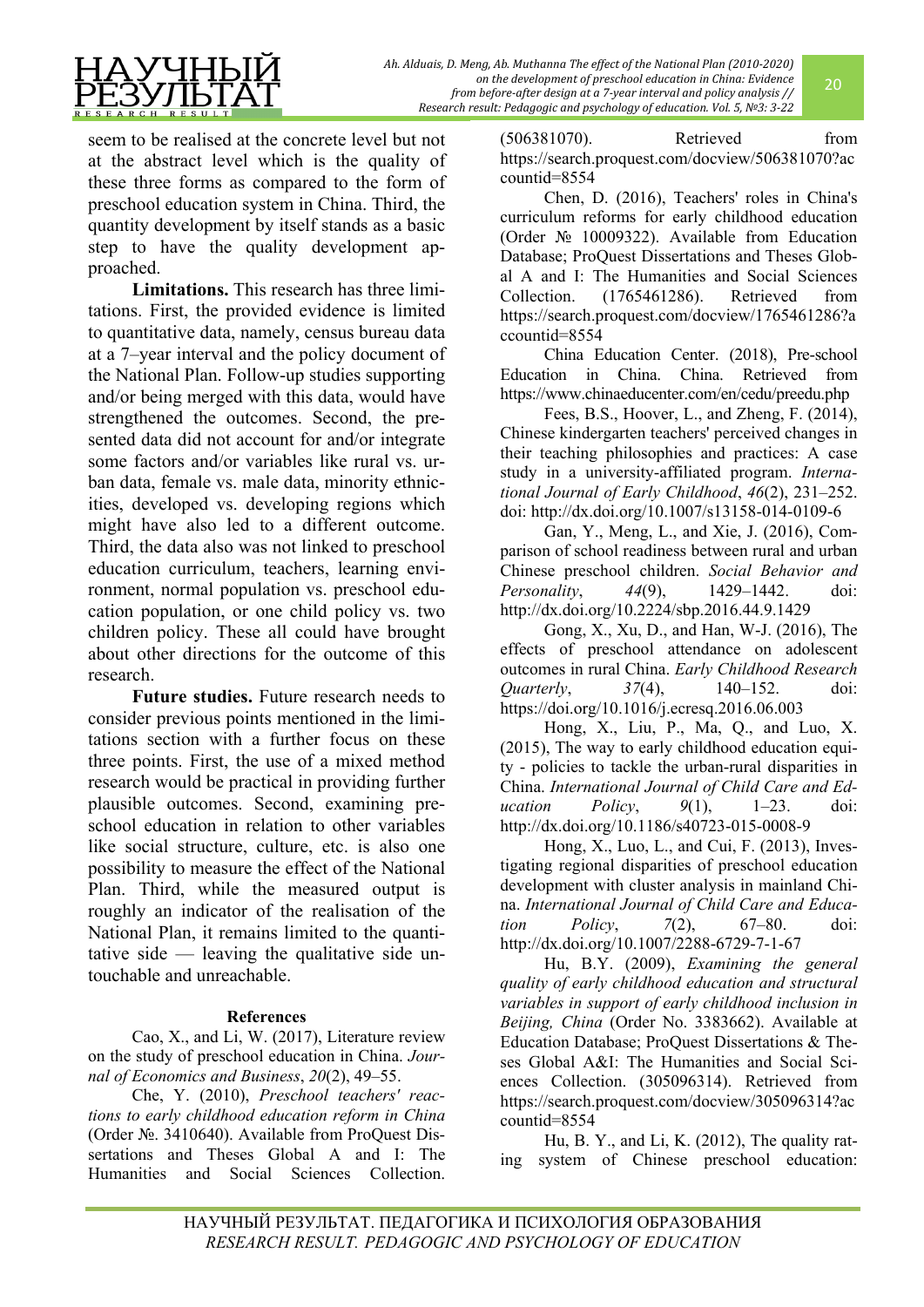Prospects & challenges. *Childhood Education*, 88(1), 14–22. Retrieved from [https://search.proquest.com/docview/1468447877?a](https://search.proquest.com/docview/1468447877?accountid=8554) [ccountid=8554](https://search.proquest.com/docview/1468447877?accountid=8554)

Hu, B. Y., and Szente, J. (2010), An introduction to Chinese early childhood inclusion. *International Journal of Early Childhood*, *42*(1), 59–66. Retrieved from [https://search.proquest.com/docview/856363764?ac](https://search.proquest.com/docview/856363764?accountid=8554) [countid=8554](https://search.proquest.com/docview/856363764?accountid=8554)

Hu, B.Y., Kong, Z., and Roberts, S.K. (2014), The policies and practice of pre-schoolers ' outdoor play: A Chinese perspective on greeting the millennium. Childhood Education, *90* (3), 202–211. Retrieved from the state of the state of the state of the state of the state of the state of the state of the state of the state of the state of the state of the state of the state of the state of the state of the state of [https://search.proquest.com/docview/1528862209?a](https://search.proquest.com/docview/1528862209?accountid=8554)

[ccountid=8554](https://search.proquest.com/docview/1528862209?accountid=8554)

Hu, B.Y., Zhou, Y., Chen, L., Fan, X., and Winsler, A. (2017), Preschool expenditures and Chinese children's academic performance: The mediating effect of teacher-child interaction quality. *Early Childhood Research Quarterly*, *41* (1), 37–49. doi:

<https://doi.org/10.1016/j.ecresq.2017.05.002>

Hui, M. (2013), The Decision-Making and Evaluation Process of the Outline of China's National Plan for Medium and Long-term Education Reform and Development, 2010–2020. In D. Yang (Ed.), *Chinese Research Perspectives on Educational Development* (pp. 31–47). Brill Online Books and Journals.

Jiang, K. (2016, November 7). *Preschool Education in China*. Retrieved from Speeda: https://asia.ub-speeda.com/en/preschool-educationin-china/

Li, H., Yang, W., and Chen, J.J. (2016), From 'Cinderella' to 'Beloved princess': The evolution of early childhood education policy in China. *International Journal of Child Care and Education Policy*, *10* (1), 1–17. doi: [http://dx.doi.org/10.1186/s40723](http://dx.doi.org/10.1186/s40723-016-0018-2)-016-0018-2

Li, K., Zhang, P., Hu, B. Y., Burchinal, M. R., Fan, X., and Qin, J. (2018), Testing the 'thresholds' of preschool education quality on child outcomes in China. *Early Childhood Research Quarterly*, In Press. doi: <https://doi.org/10.1016/j.ecresq.2018.08.003>

Li, L. (2007), *Parents and teachers' beliefs about preschool inclusion in P.R. China* (Order No. 3290828). Available from ProQuest Dissertations & Theses Global A & I: The Humanities and Social Sciences Collection. (304842976). Retrieved from [https://search.proquest.com/docview/304842976?ac](https://search.proquest.com/docview/304842976?accountid=8554) [countid=8554](https://search.proquest.com/docview/304842976?accountid=8554)

Li, Y., Xu, L., Lv, Y., Liu, L., Wang, Y., and S. Huntsinger, C. (2015), The influence of preschool rural migrant composition on rural migrant children's early development in China. *International Journal of Intercultural Relations*, *49*, 121–136. doi:

<http://dx.doi.org/10.1016/j.ijintrel.2015.08.001>

Ministry of Education, People's Republic of China. (2010), *Outline of China's National Plan for Medium and Long-term Education Reform and Development (2010*–*2020)*. Accessed on March 3, 2018, and retrieved from [https://internationaleducation.gov.au/News/newsarc](https://internationaleducation.gov.au/News/newsarchive/2010/Documents/China_Educati%E2%80%8Eon_Reform_pdf.pdf) hive/2010/Documents/China Education Reform p [df.pdf](https://internationaleducation.gov.au/News/newsarchive/2010/Documents/China_Educati%E2%80%8Eon_Reform_pdf.pdf)

Muthanna, A. and Miao, P. (2015), Chinese Students' Attitudes towards the Use of Englishmedium Instruction into the Curriculum Courses: A Case Study of a National Key University in Beijing. *Journal of Education and Training Studies*, *3*(5), 59–69.

Tag, M. (2012), Universalizing Early Childhood: History, Forms and Logics. In A. T-D. Imoh, and R. Ame (Eds.), *Childhoods at the Intersection of the Local and the Global* (pp. 34–55). London: Palgrave Macmillan. doi: [https://doi.org/10.1057/9781137283344\\_3](https://doi.org/10.1057/9781137283344_3)

The Organisation for Economic Co-operation and Development [OECD]. (2016), Education in China: A snapshot. Retrieved from The Organisation for Economic Co-operation and Development (OECD): [https://www.oecd.org/china/Education](https://www.oecd.org/china/Education-in-China-a-snapshot.pdf)-in-China-a-[snapshot.pdf](https://www.oecd.org/china/Education-in-China-a-snapshot.pdf)

The United Nations Educational, Scientific and Cultural Organization [UNESCO]. (2015). Education for all 2000–2015: Achievements and challenges. Paris, France. Retrieved from [http://unesdoc.unesco.org/images/0023/002322/232](http://unesdoc.unesco.org/images/0023/002322/232205e.pdf) [205e.pdf](http://unesdoc.unesco.org/images/0023/002322/232205e.pdf)

The United Nations International Children's Emergency Fund [UNICEF]. (2018). *Early childhood development*. Retrieved from UNICEF in China: [http://www.unicef.cn/en/education/early](http://www.unicef.cn/en/education/early-childhood-development/%E2%80%8E)childhood-[development/](http://www.unicef.cn/en/education/early-childhood-development/%E2%80%8E)

Tsegay, S. M., Kansale, C., and Goll, S. P. (2017), An Analysis of Early Childhood Education Policy in China. *Asia-Pacific Journal of Research in Early Childhood Education*, *11*(1), 69–84. doi: <http://dx.doi.org/10.17206/apjrece.2017.11.1.69>

Vaughan, J. (1993), *Early Childhood Education in China*. Retrieved from PBS.org: